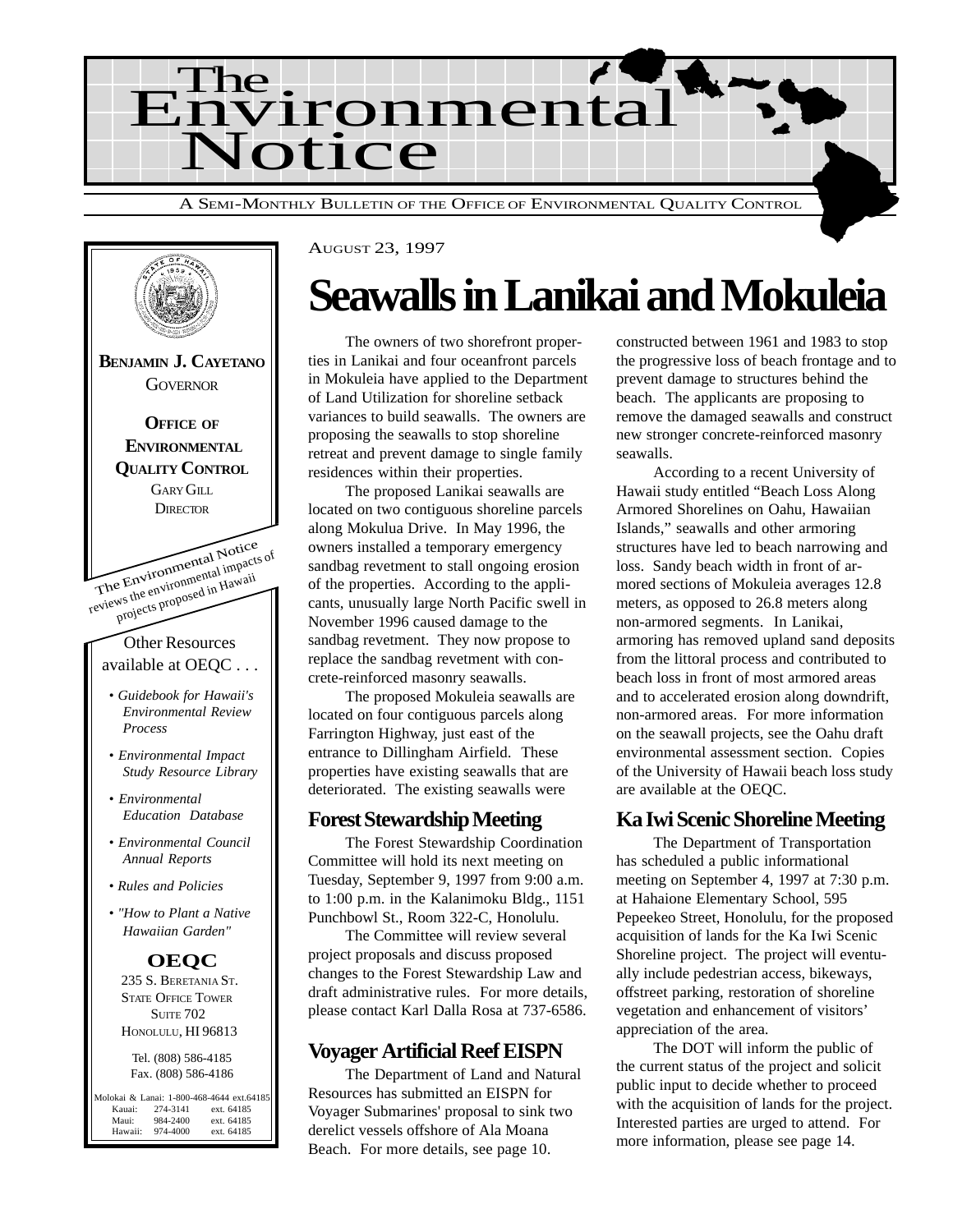# Table of Contents

AUGUST 23, 1997

## **1** Oahu Notices

#### **Draft Environmental Assessments**

#### **Final Environmental Assessments/**

#### **Findings of No Significant Impacts (FONSI)**

| (12) Makaha Surfside Beach Nourishment Project |  |
|------------------------------------------------|--|
|                                                |  |

#### **Environmental Impact Statement Preparation Notices**

| (14) Voyager Submarines Hawaii Artificial Reef Installation  10 |  |
|-----------------------------------------------------------------|--|
|                                                                 |  |

#### **Previously Published Projects Pending Public Comments**

|--|--|

## 3 **Maui Notices**

| <b>Previously Published Projects Pending Public Comments</b> |  |
|--------------------------------------------------------------|--|
|                                                              |  |

## 6 **Hawaii Notices**

#### **Draft Environmental Assessments**

| (2) Manuka Natural Area Reserve Fence Construction  12 |  |
|--------------------------------------------------------|--|
|                                                        |  |

#### **Previously Published Projects Pending Public Comments** [Draft Environmental Assessments .................................................... 13](#page-12-0)

| Final Environmental Impact Statements Pending Acceptance  14 |  |
|--------------------------------------------------------------|--|

### 7 **Kauai Notices**

| <b>Final Environmental Assessments/</b><br><b>Findings of No Significant Impacts (FONSI)</b> |
|----------------------------------------------------------------------------------------------|
|                                                                                              |
| <b>National Environmental Policy Act (NEPA)</b>                                              |
| (2) Kauai Pacific Missile Range AQM-37 Maintenance Facility                                  |
|                                                                                              |
| (3) Kauai Pacific Missile Range Shallow Water Training Range                                 |
|                                                                                              |
| <b>Previously Published Projects Pending Public Comments</b>                                 |
|                                                                                              |

#### **[Shoreline Notices](#page-17-0)**

#### **Pollution Control Permits**

|--|

#### **Federal Notices**

| Draft EIS, Ala Kahakai, Trail By the Sea, National Trail Study |  |
|----------------------------------------------------------------|--|
|                                                                |  |
|                                                                |  |
| Federal Facilities Hazardous Waste Compliance Docket  20       |  |
|                                                                |  |

#### **Letters of Notice**

|--|--|

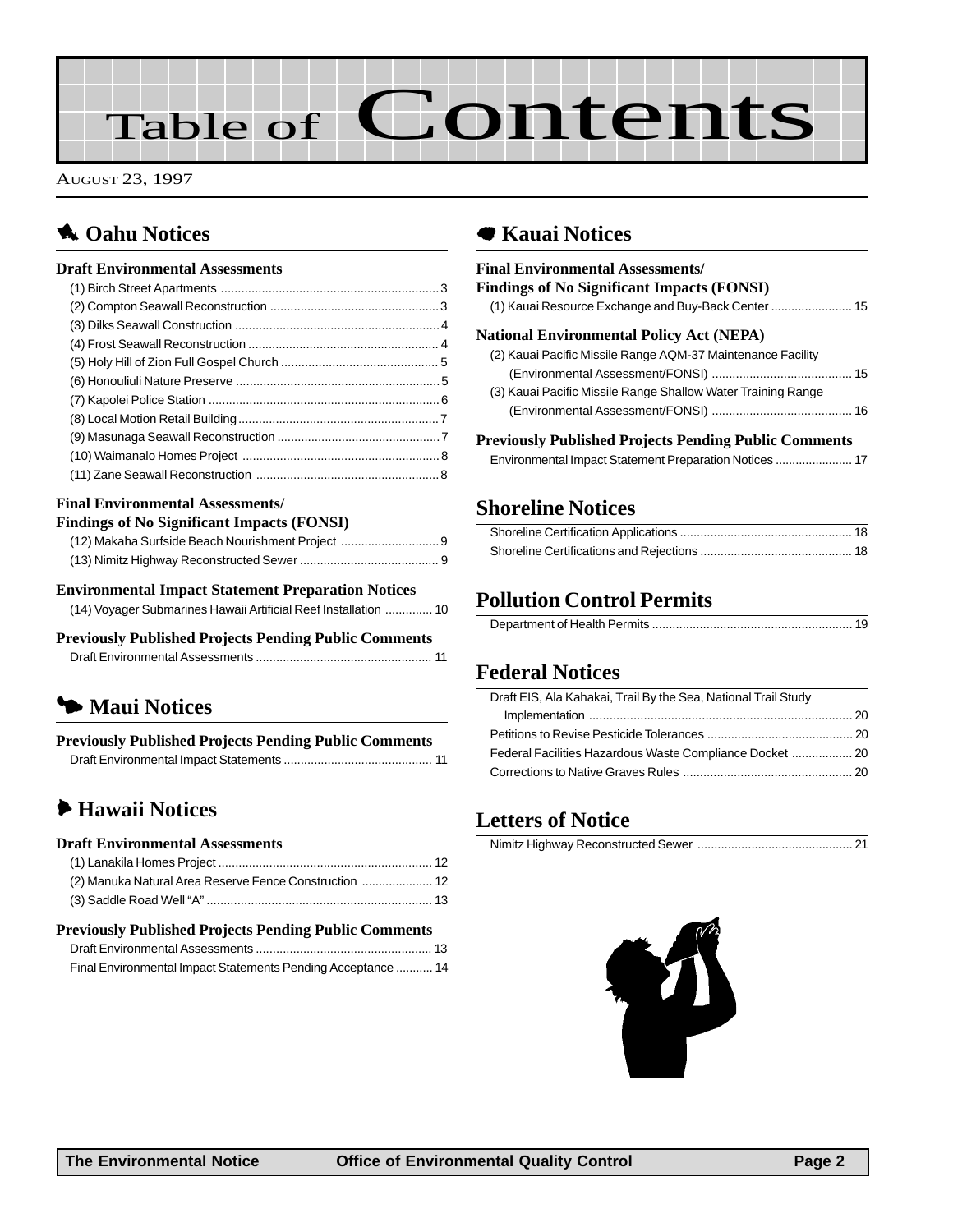<span id="page-2-0"></span>

**Status**: DEA First Notice pending public comment. Address comments to the applicant with copies to the approving agency or accepting authority and OEQC.

The Hawaii Housing Development Corporation (HHDC), a Hawaii nonprofit corporation, proposes to develop a 52 unit low income rental housing project (plus 1 manager's unit) on a 20,801 square foot property which is currently leased by HHDC for 60 years, expiring on December 26, 2058. HHDC has received exemptions from zoning and planning regulations, pursuant to Section 201E-210, Hawaii Revised Statues, to develop the project. HHDC is financing the project with low income housing tax credits from the Housing Finance and Development Corporation, a grant and loan from the Rental Housing Trust Fund and HHDC funds.

The project site is located at 916 Birch Street, 920 Birch Street and 919 Alder Street in the Ala Moana area of Honolulu.

| District:                         | Waialua                                                                            |
|-----------------------------------|------------------------------------------------------------------------------------|
| TMK:                              | $6 - 8 - 10:25$                                                                    |
| Applicant:                        | Roger and Jean Compton (254-1817)                                                  |
|                                   | 312 Ilimalia Loop                                                                  |
|                                   | Kailua, Hawaii 96734                                                               |
| <b>Approving Agency/Accepting</b> |                                                                                    |
| <b>Authority:</b>                 | City and County of Honolulu                                                        |
|                                   | Department of Land Utilization                                                     |
|                                   | 650 South King Street, 7th Floor                                                   |
|                                   | Honolulu, Hawaii 96813                                                             |
|                                   | Contact: Steve Tagawa (523-4817)                                                   |
| Consultant:                       | Group 70 International, Inc.                                                       |
|                                   | 925 Bethel Street, 5th Floor                                                       |
|                                   | Honolulu, Hawaii 96813                                                             |
|                                   | Contact: Jeffrey Overton $(523-5866 \times 111)$                                   |
| <b>Public Comment</b>             |                                                                                    |
| <b>Deadline:</b>                  | September 22, 1997                                                                 |
| Status:                           | DEA First Notice pending public comment.                                           |
|                                   | Address comments to the applicant with                                             |
|                                   | copies to the approving agency or accepting<br>authority, the consultant and OEQC. |

The project site is located along the shoreline in Mokuleia on Oahu's North Shore. The project property is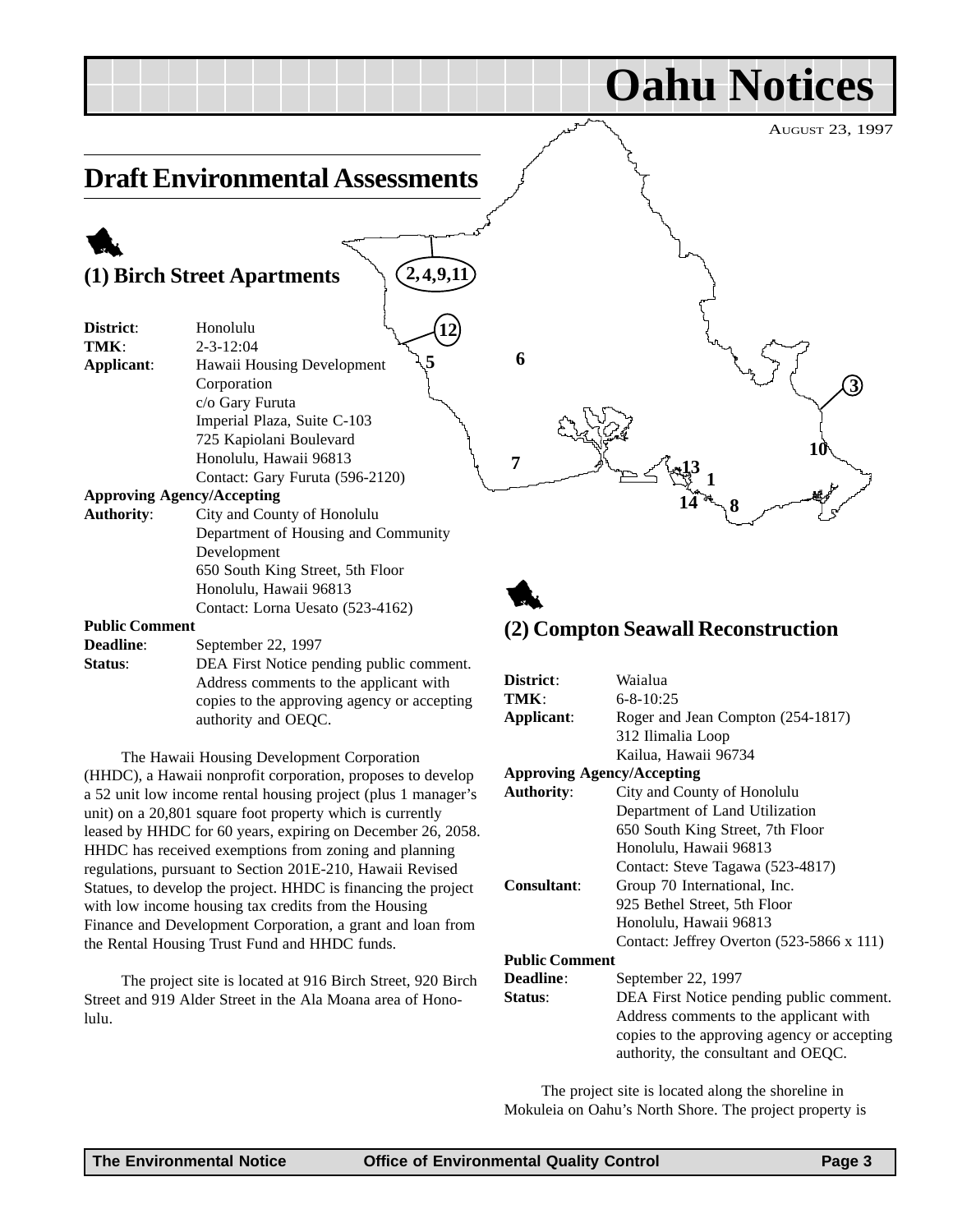#### <span id="page-3-0"></span>AUGUST 23, 1997

located at 68-701 Farrington Highway, directly across of the eastern entrance to Dillingham Airfield.

The applicants propose to remove an existing unauthorized deteriorated vertical concrete masonry unit (CMU) seawall located along the entire 68-foot length of their property. The existing seawall was constructed without permits between 1975 and 1983. This CMU seawall would be replaced with a modified vertical seawall structure of grouted rocks and boulders of similar height, approximately 9.5 feet on its makai (seaward) side.

The applicants' proposed replacement seawall would be constructed just mauka (landside) of the shoreline as certified by the State on June 12, 1997, and as such, requires the approval of a Shoreline Setback Variance (SV) pursuant to Chapter 23, Revised Ordinances of Honolulu (ROH). The subject property is currently 8,762 square feet in area and lost over 3,200 square feet to erosion between 1958 and 1975. Currently, there are vertical seawalls on either side of the subject property. The seawalls on the two properties to the east (Haleiwa) and immediately to the west (Kaena Point) are also currently the subject of SV applications being considered by the Department of Land Utilization.



#### **(3) Dilks Seawall Construction**

| District:                         | Koolaupoko                                   |
|-----------------------------------|----------------------------------------------|
| TMK:                              | 4-3-04:74 and 4-3-05:61                      |
| Applicant:                        | John and Patricia Dilks                      |
|                                   | P.O. Box 4458                                |
|                                   | Carmel, California 93921                     |
| <b>Approving Agency/Accepting</b> |                                              |
| <b>Authority:</b>                 | City and County of Honolulu                  |
|                                   | Department of Land Utilization               |
|                                   | 650 South King Street, 7th Floor             |
|                                   | Honolulu, Hawaii 96813                       |
|                                   | Contact: Ardis Shaw-Kim (527-5349)           |
| <b>Consultant:</b>                | Plan Pacific, Inc.                           |
|                                   | 737 Bishop Street, Suite 1520                |
|                                   | Honolulu, Hawaii 96813                       |
|                                   | Contact: Robin Foster $(521-9418 \times 13)$ |
| <b>Public Comment</b>             |                                              |
| <b>Deadline:</b>                  | September 22, 1997                           |
| Status:                           | DEA First Notice pending public comment.     |
|                                   | Address comments to the applicant with       |
|                                   | copies to the approving agency or accepting  |
|                                   | authority, the consultant and OEQC.          |

The project site is located on two contiguous shoreline parcels at 1302 and 1286 Mokulua Drive in Lanikai. The properties are zoned R-10 Residential District and are occupied by single-family dwellings.

In April-May 1, 1996, the owners installed a sandbag revetment to stall ongoing erosion of the properties. They now propose to replace the sandbag revetment with a CRM (concrete-reinforced masonry) seawall, sited landward of the certified shoreline along the 150-foot frontage of the two parcels, flanked on either side with short return sections. Because of the severity of the shoreline erosion fronting the subject parcels, there is insufficient space seaward of the house foundation and concrete slab of the pool to construct anything but a near-vertical shore protection structure.

The top of the seawall will be at an elevation of 9 feet above mean sea level (msl), which is at or slightly above the existing grade of the property. The bottom of the wall will be placed approximately 3 feet below msl. Therefore, the total height of the wall is 12 feet. The existing sandbags that are still intact will be left in place along the seaward base of the wall, to provide additional scour protection and to facilitate construction of the wall.

The seawall will be constructed of rock set with cement mortar, and have a near-vertical slope. The bottom width of the wall will be about 7.5 feet tapering to a width of approximately 2 feet at the top. A 36-inch high safety railing will be installed on top of the wall.

The owners are applying for a shoreline setback variance to allow construction of the proposed CRM seawall.



#### **(4) Frost Seawall Reconstruction**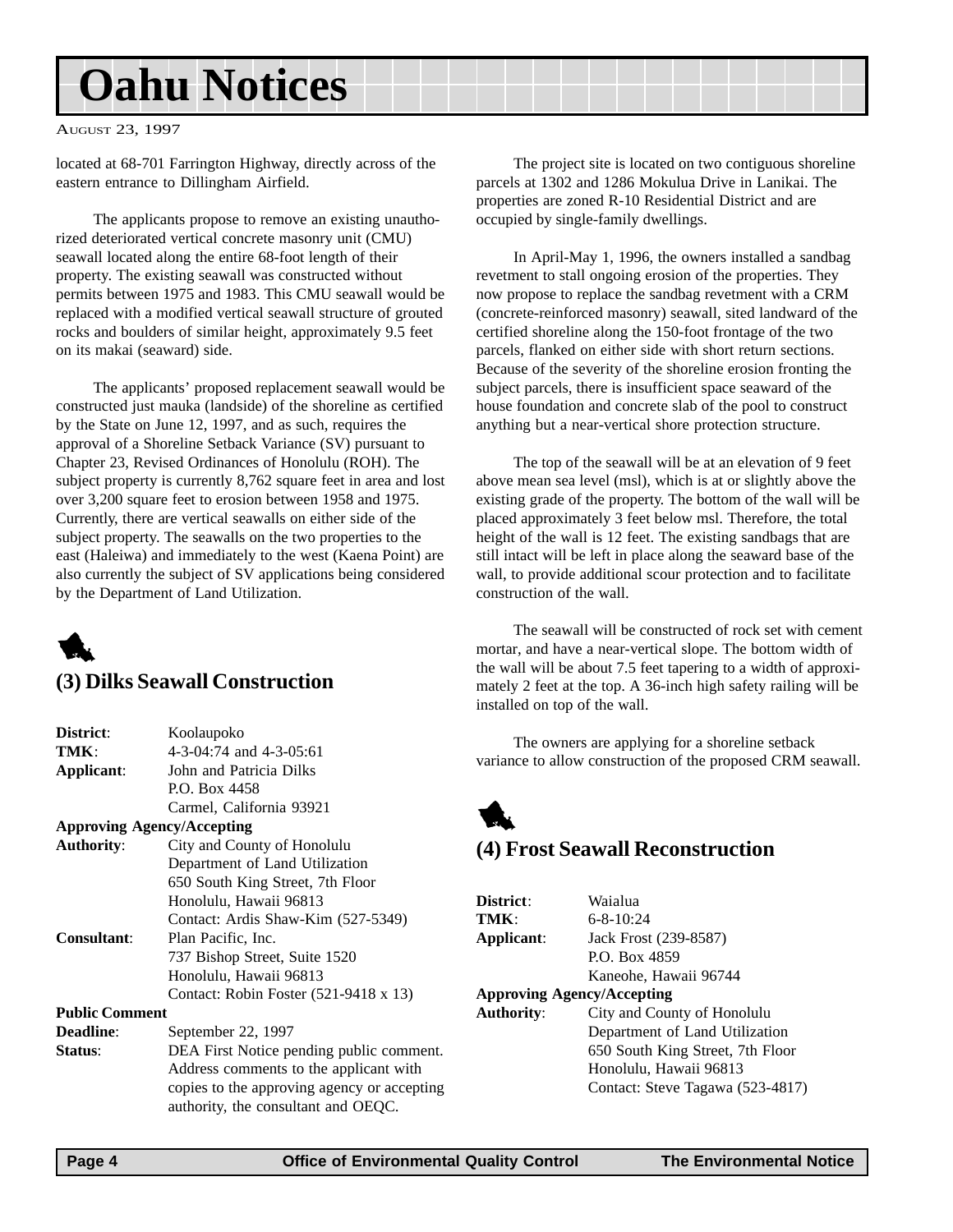<span id="page-4-0"></span>

AUGUST 23, 1997

| <b>Consultant:</b>    | Group 70 International, Inc.                     |
|-----------------------|--------------------------------------------------|
|                       | 925 Bethel Street, 5th Floor                     |
|                       | Honolulu, Hawaii 96813                           |
|                       | Contact: Jeffrey Overton $(523-5866 \times 111)$ |
| <b>Public Comment</b> |                                                  |
| <b>Deadline:</b>      | September 22, 1997                               |
| Status <sup>.</sup>   | DEA First Notice pending public comment          |

| Status: | DEA First Notice pending public comment.    |
|---------|---------------------------------------------|
|         | Address comments to the applicant with      |
|         | copies to the approving agency or accepting |
|         | authority, the consultant and OEOC.         |

The project site is located along the shoreline in Mokuleia on Oahu's North Shore. The project property is located at 68-697 Farrington Highway, directly across of the eastern entrance to Dillingham Airfield.

The applicant proposes to remove an existing unauthorized deteriorated vertical concrete masonry unit (CMU) seawall located along the entire 61-foot length of his property. The existing seawall was constructed without permits between 1967 and 1969. This CMU seawall would be replaced with a modified vertical seawall structure of grouted rocks and boulders of similar height, approximately 9.5 feet on its makai (seaward) side.

The proposed replacement seawall would be constructed just mauka (landside) of the shoreline as certified by the State on June 12, 1997, and as such, requires the approval of a Shoreline Setback Variance (SV) pursuant to Chapter 23, Revised Ordinances of Honolulu (ROH). The subject property is currently 8,061 square feet in area and lost over 2,800 square feet to erosion between 1958 and 1967. Currently, there are vertical seawalls on either side of the subject property. The seawalls on the property immediately to the east (Haleiwa) and the two properties immediately to the west (Kaena Point) are also currently the subject of SV applications being considered by the Department of Land Utilization.



#### **(5) Holy Hill of Zion Full Gospel Church**

| District:  |
|------------|
| TMK:       |
| Applicant: |

**District**: Waianae **TMK**: 8-7-001:por. 33 **Applicant**: Holy Hill of Zion Full Gospel Church 87-112 Milikami Street Waianae, Hawaii Contact: Dr. Edwin Lobo

| <b>Approving Agency/Accepting</b> |                                             |
|-----------------------------------|---------------------------------------------|
| <b>Authority:</b>                 | Department of Land and Natural Resources    |
|                                   | P.O. Box 621                                |
|                                   | Honolulu, Hawaii 96809                      |
|                                   | Contact: Steve Lau (587-0433)               |
| Consultant:                       | Okita Kunimitsu & Associates, Inc. (537-    |
|                                   | 1125)                                       |
|                                   | 1100 Alakea Street, Suite 2700              |
|                                   | Honolulu, Hawaii 96813                      |
| <b>Public Comment</b>             |                                             |
| <b>Deadline:</b>                  | September 22, 1997                          |
| Status:                           | DEA First Notice pending public comment.    |
|                                   | Address comments to the applicant with      |
|                                   | copies to the approving agency or accepting |
|                                   | authority, the consultant and OEQC.         |

An Environmental Assessment was prepared for Holy Hill of Zion Full Gospel Church for the use of vacant State land for open space and recreational use situate Maili Lands, Waianae, Oahu.

The Holy Hill of Zion Full Gospel Church, located at 87-112 Milikami Street, Waianae, Oahu, a non-profit, charitable organization proposed action consists of implementing approximately 18,472 sq. ft. of vacant State land for a landscaping program and recreational use to service children, youths and economically disadvantaged people within the Waianae area.

The vacant land site improvements will include grading, filling of top soil, grassing, tree planting and irrigation within the project. Community input from residents within the area were all in favor of the proposed use.

## 1 **(6) Honouliuli Nature Preserve**

| District:                         | Ewa                                      |
|-----------------------------------|------------------------------------------|
| TMK:                              | $9-2-5-13$ (P)                           |
| Applicant:                        | The Nature Conservancy of Hawaii         |
|                                   | 1116 Smith Street, Suite 201             |
|                                   | Honolulu, Hawaii 96817                   |
|                                   | Contact: Wendy Fulks (537-4508)          |
| <b>Accepting Agency/Accepting</b> |                                          |
| Authority:                        | Department of Land and Natural Resources |
|                                   | 1151 Punchbowl Street                    |
|                                   | Honolulu, Hawaii 96813                   |
|                                   | Contact: Tom Eisen (587-0386)            |
| <b>Public Comment</b>             |                                          |
| $- - -$                           |                                          |

**Deadline**: September 22, 1997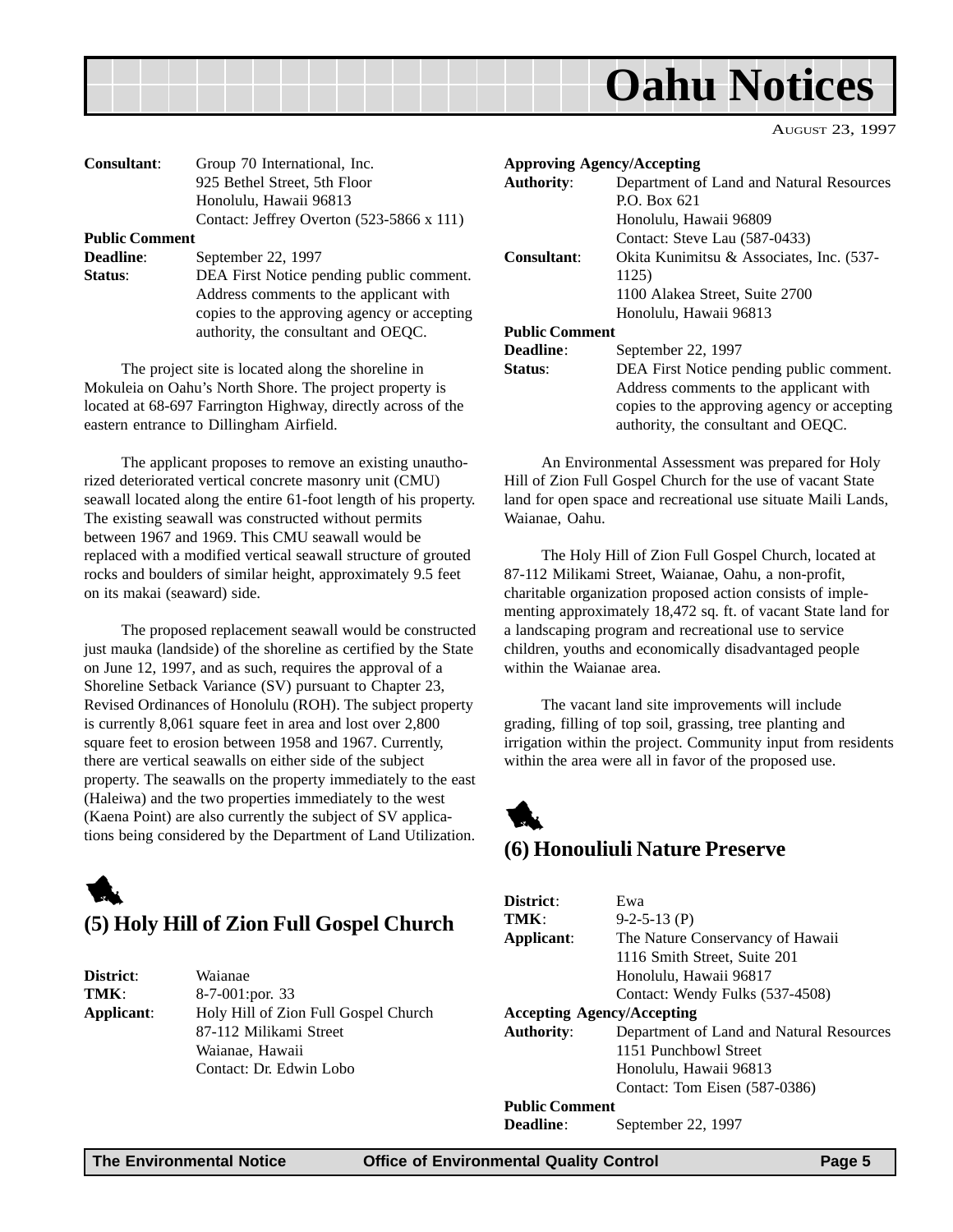<span id="page-5-0"></span>AUGUST 23, 1997

**Status**: DEA First Notice pending public comment. Address comments to the applicant with copies to the approving agency or accepting authority and OEQC.

The Nature Conservancy of Hawaii is seeking approvals to manage a 3,692-acre parcel in the southern Waianae Mountains as a nature preserve. The area is within the resource and protective subzones of the Conservation District. In 1990, the Estate of James Campbell granted The Nature Conservancy a conservation lease for the area, which is within the Honouliuli land division in the Ewa district. Much of the vegetation in this area has been severely degraded; however, high-quality native forest patches remain in the upper areas. The preserve also contains an extraordinary number of rare and endangered plants. Forty of the 66 rare plant taxa reported from Honouliuli Preserve are listed endangered species, and one is listed as threatened. (A number of those species, however, have not been seen in the preserve for more than a decade.) Several rare animals, including endangered tree snails, also occur in the preserve.

The primary threats to the area's biological and aesthetic values stem from the invasion of non-native or "alien" plants and animals, including ungulates (hoofed animals), small mammals (especially mongooses and rats), alien birds, weeds, pest insects and other invertebrates, and disease-causing organisms. Fire is also a serious threat. A series of management programs are outlined to prevent and/ or control these threats. Weed and ungulate control are high priorities, as is rare species management. In addition to propagation and outplanting of rare and common native plants, fences will be constructed to exclude ungulates from key areas. The Conservancy has secured funds for the construction of several miles of pig-proof fencing in Palawai gulch in 1997.

Monitoring is also planned. Staff will monitor vegetation, rare plants, ungulates, and weeds. Installation of six small weather stations will allow long-term characterization and tracking of basic parameters including temperature, solar radiation (light intensity), and relative humidity.



**District**: Ewa

**TMK**: 9-1-88: 2 and 3

| Applicant:            | City and County of Honolulu              |
|-----------------------|------------------------------------------|
|                       | <b>Building Department</b>               |
|                       | 650 South King Street                    |
|                       | Honolulu, Hawaii 96813                   |
|                       | Contact: Warren Sato (527-6370)          |
|                       | <b>Approving Agency/Accepting</b>        |
| <b>Authority:</b>     | City and County of Honolulu              |
|                       | <b>Building Department</b>               |
|                       | 650 South King Street                    |
|                       | Honolulu, Hawaii 96813                   |
|                       | Contact: Warren Sato (527-6370)          |
| Consultant:           | Wilson Okamoto & Associates, Inc.        |
|                       | 1907 South Beretania Street, Suite 400   |
|                       | Honolulu, Hawaii 96826                   |
|                       | Contact: Earl Matsukawa (946-2277)       |
| <b>Public Comment</b> |                                          |
| Deadline:             | September 22, 1997                       |
| Status:               | DEA First Notice pending public comment. |
|                       | Address comments to the applicant with   |
|                       | copies to the consultant and OEQC.       |

The City and County of Honolulu Building Department proposes to construct a district police station in the Kapolei City area of the district of Kapolei, Oahu. The Kapolei Police Station will serve Leeward Oahu from the area west of Kunia Road to Kaena Point. The proposed police station will be located within the Honolulu Police Department's Leeward Oahu District 8, which is one of the largest on Oahu. Current plans are for approximately 241 police officers and civilian personnel to be assigned to the Kapolei Police Station. The project site encompasses two adjoining parcels comprising approximately 5.1 acres.

The proposed Kapolei Police Station will be built in two phases. When fully developed, the police station will include approximately 65,700 square feet of gross floor area and approximately 287 at-grade parking stalls. The facility's first phase is proposed to have a gross floor area of approximately 51,600 square feet and approximately 287 at-grade parking stalls. The second phase will include an additional gross floor area of approximately 14,100 square feet. At this time, there is no schedule for implementation of the second phase of the Kapolei Police Station and plans have yet to be developed for this phase.

The building will consist of three levels, including two floors above grade and one basement level. The concrete building will be approximately 45 feet in height from grade level, with the basement extending approximately 15 feet below the building grade. Vehicular access to the Kapolei Police Station will be provided from Kamokila Boulevard and Nau Place.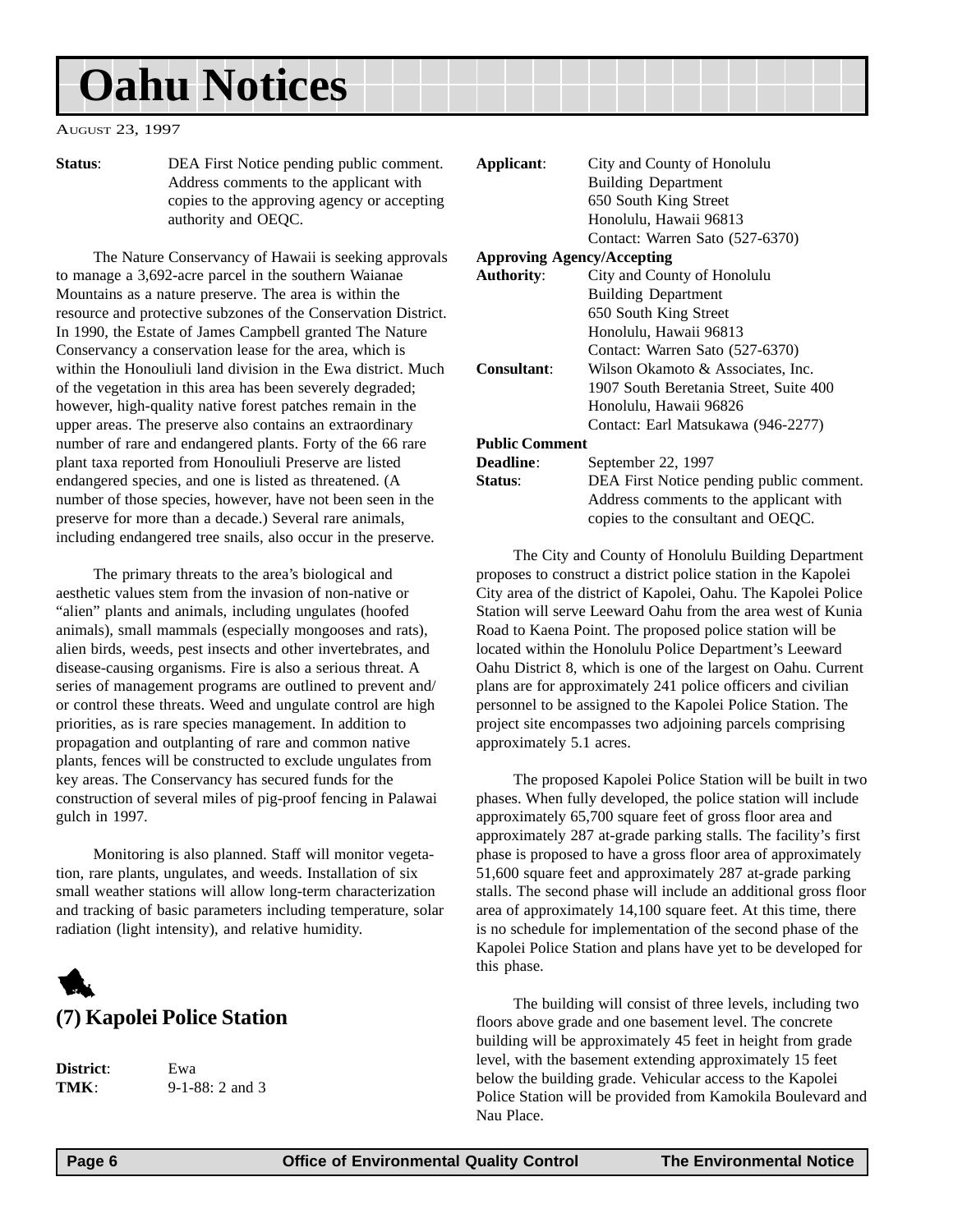<span id="page-6-0"></span>

AUGUST 23, 1997

Construction of Phase I of the proposed project is anticipated to commence by mid-January of 1998 with completion estimated by the Spring of 1999. Occupancy of Phase I of the facility is anticipated by the Summer of 1999. The estimated construction cost for Phase I of the proposed project is \$13.5 million.

No significant impacts are anticipated from the construction and operation of the proposed project.



#### **(8) Local Motion Retail Building**

| District:             | Honolulu                                    |
|-----------------------|---------------------------------------------|
| TMK:                  | $2 - 6 - 14:01$                             |
| Applicant:            | Local Motion, Inc.                          |
|                       | 424 Sumner Street                           |
|                       | Honolulu, Hawaii 96817                      |
|                       | Contact: Koji Minami (523-7873)             |
|                       | <b>Approving Agency/Accepting</b>           |
| <b>Authority:</b>     | City and County of Honolulu                 |
|                       | Department of Land Utilization              |
|                       | 650 South King Street, 7th Floor            |
|                       | Honolulu, Hawaii 96813                      |
|                       | Contact: Dana Teramoto (523-4648)           |
| <b>Consultant:</b>    | Peter Vincent, AIA & Associates             |
|                       | 1021 Smith Street, Penthouse                |
|                       | Honolulu, Hawaii 96817                      |
|                       | Contact: Max Guenther (524-8255)            |
| <b>Public Comment</b> |                                             |
| <b>Deadline:</b>      | September 22, 1997                          |
| Status:               | DEA First Notice pending public comment.    |
|                       | Address comments to the applicant with      |
|                       | copies to the approving agency or accepting |

The applicant, Local Motion, Inc., proposes to construct a three-story retail building at 1958 Kalakaua Avenue, near the intersection of Kalakaua Avenue, Pau Street, and Ala Moana Boulevard. Seventeen on-site parking stalls are proposed along with two loading stalls. The site is currently vacant and was formerly occupied by Dollar Rent-A-Car.

authority, the consultant and OEQC.

The site is zoned Resort Commercial Precinct and is comprised of 18,861 square feet.

The project is estimated to cost approximately \$2 million. It is anticipated to be completed in mid-1998, with construction to start in early 1998.

# 1

#### **(9) Masunaga Seawall Reconstruction**

| District:                  | Waialua                                          |
|----------------------------|--------------------------------------------------|
| TMK:                       | $6 - 8 - 10:26$                                  |
| Applicant:                 | Harold and Pauline Masunaga (622-1116)           |
|                            | 960 Center Street                                |
|                            | Wahiawa, Hawaii 96786                            |
| Approving Agency/Accepting |                                                  |
| <b>Authority:</b>          | City and County of Honolulu                      |
|                            | Department of Land Utilization                   |
|                            | 650 South King Street, 7th Floor                 |
|                            | Honolulu, Hawaii 96813                           |
|                            | Contact: Steve Tagawa (523-4817)                 |
| Consultant:                | Group 70 International, Inc.                     |
|                            | 925 Bethel Street, 5th Floor                     |
|                            | Honolulu, Hawaii 96813                           |
|                            | Contact: Jeffrey Overton $(523-5866 \times 111)$ |
| <b>Public Comment</b>      |                                                  |
| <b>Deadline:</b>           | September 22, 1997                               |
| Status:                    | DEA First Notice pending public comment.         |
|                            | Address comments to the applicant with           |
|                            | copies to the approving agency or accepting      |
|                            | authority, the consultant and OEQC.              |
|                            |                                                  |

The project site is located along the shoreline in Mokuleia on Oahu's North Shore. The project property is located at 68-705 Farrington Highway, directly across of the eastern entrance to Dillingham Airfield.

The applicants propose to remove an existing unauthorized deteriorated vertical concrete masonry unit (CMU) seawall located along the entire 68-foot length of their property. The existing seawall was constructed without permits between 1967 and 1969. This CMU seawall would be replaced with a modified vertical seawall structure of grouted rocks and boulders of similar height, approximately 9.5 feet on its makai (seaward) side.

The proposed replacement seawall would be constructed just mauka (landside) of the shoreline as certified by the State on June 12, 1997, and as such, requires the approval of a Shoreline Setback Variance (SV) pursuant to Chapter 23, Revised Ordinances of Honolulu (ROH). The subject property is currently 8,551 square feet in area and lost over 3,200 square feet since 1958. Currently, there are vertical seawalls on either side of the subject property. The seawalls on the three adjacent properties to the east (Haleiwa) are also currently the subject of SV applications being considered by the Department of Land Utilization.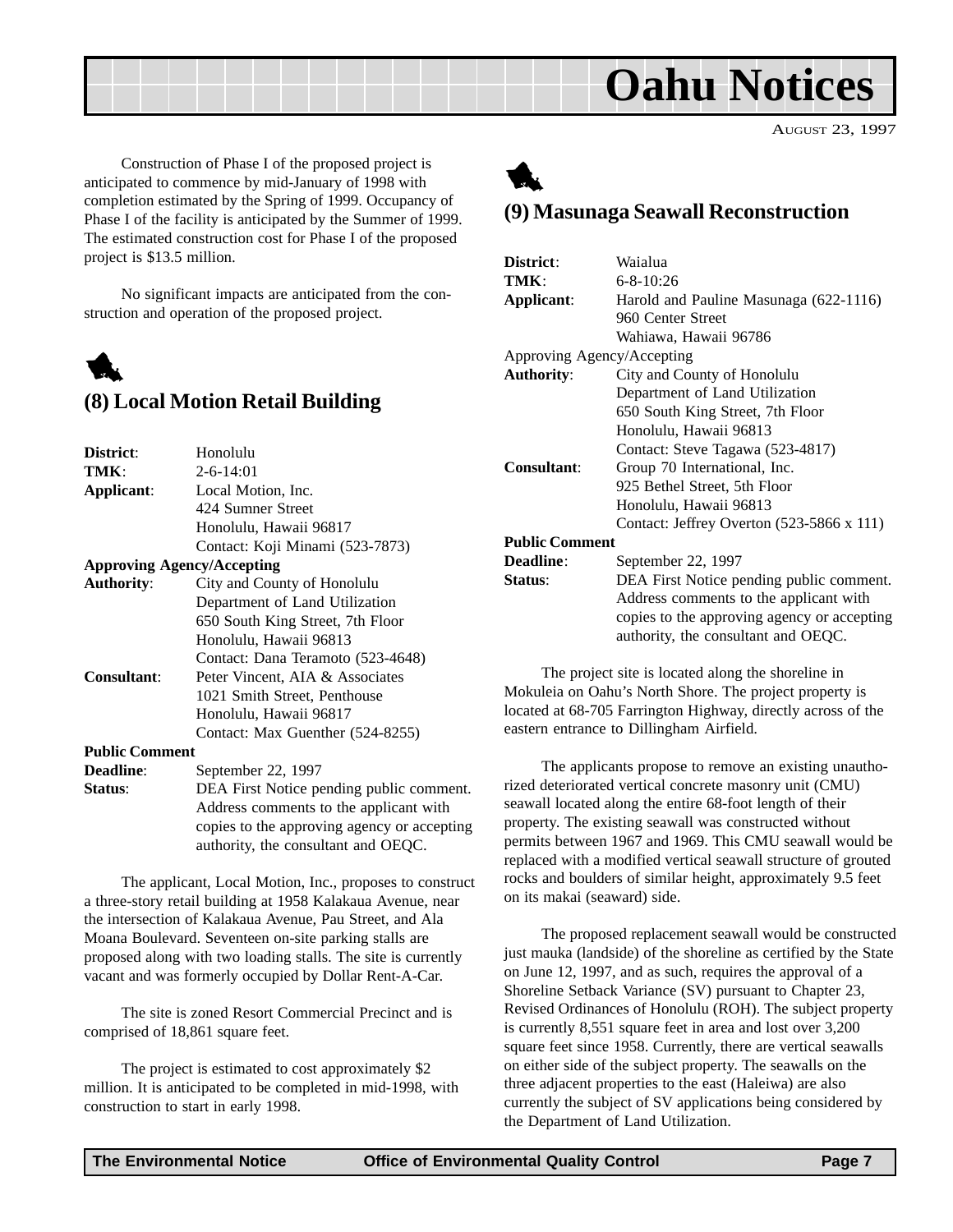<span id="page-7-0"></span>AUGUST 23, 1997

## 1 **(10) Waimanalo Homes Project**

| District:                         | Koolaupoko                               |
|-----------------------------------|------------------------------------------|
| TMK:                              | 4-1-22:100; 4-1-23:50-64; 4-1-28:5-22,   |
|                                   | 107-122                                  |
| Applicant:                        | Department of Human Services             |
|                                   | Hawaii Housing Authority                 |
|                                   | 1002 North School Street                 |
|                                   | Honolulu, Hawaii 96817                   |
|                                   | Contact: Wayne Nakamoto (832-5920)       |
| <b>Approving Agency/Accepting</b> |                                          |
| <b>Authority:</b>                 | Department of Human Services             |
|                                   | Hawaii Housing Authority                 |
|                                   | 1002 North School Street                 |
|                                   | Honolulu, Hawaii 96817                   |
|                                   | Contact: Wayne Nakamoto (832-5920)       |
| <b>Public Comment</b>             |                                          |
| <b>Deadline:</b>                  | September 22, 1997                       |
| Status:                           | DEA First Notice pending public comment. |
|                                   | Address comments to the applicant with   |
|                                   | copies to OEOC.                          |

Waimanalo Homes is a low income public housing project on approximately 7.385 acres of State lands in the Waimanalo area of the Koolaupoko District, Oahu, Hawaii off of Kalanianole Highway on Humuniki Street. The Hawaii Housing Authority proposes to demolish the existing public housing project on this site and to reconstruct 50 new units in a single family configuration.

The parcel is currently zoned R-5 and the State land use zoning is urban. Existing water, sewer, trash, schools, and police and fire protection will continue to serve this project.

Funding for this project is being provided by the U.S. Department of Housing and Urban Development's Comprehensive Grant Program. This project will encompass several phases. Future phases of this development is dependent on continued Federal funding of the Comprehensive Grant Program. Anticipated completion of this project is in the next two federal fiscal years.

No rare, threatened, or endangered species of flora or fauna are known to exist on this site. The proposed action will not destroy any natural or cultural resources and will not involve a substantial degradation of environmental quality.

## 1 **(11) Zane Seawall Reconstruction**

| District:                         | Waialua                                     |
|-----------------------------------|---------------------------------------------|
| TMK:                              | $6 - 8 - 10:23$                             |
| Applicant:                        | Henry and Rosaline Zane                     |
|                                   | 3027 Herman Street                          |
|                                   | Honolulu, Hawaii 96816                      |
|                                   | Contact: Patricia Bain (623-9530)           |
| <b>Approving Agency/Accepting</b> |                                             |
| <b>Authority:</b>                 | City and County of Honolulu                 |
|                                   | Department of Land Utilization              |
|                                   | 650 South King Street, 7th Floor            |
|                                   | Honolulu, Hawaii 96813                      |
|                                   | Contact: Steve Tagawa (523-4817)            |
| Consultant:                       | Group 70 International, Inc.                |
|                                   | 925 Bethel Street, 5th Floor                |
|                                   | Honolulu, Hawaii 96813                      |
|                                   | Contact: Jeffrey Overton (523-5866 x 111)   |
| <b>Public Comment</b>             |                                             |
| Deadline:                         | September 22, 1997                          |
| Status:                           | DEA First Notice pending public comment.    |
|                                   | Address comments to the applicant with      |
|                                   | copies to the approving agency or accepting |
|                                   | authority, the consultant and OEQC.         |
|                                   |                                             |

The project site is located along the shoreline in Mokuleia on Oahu's North Shore. The project property is located at 68-695 Farrington Highway, directly across of the eastern entrance to Dillingham Airfield.

The applicants propose to remove an existing deteriorated vertical concrete masonry unit (CMU) seawall located along the entire 61-foot length of their property. The existing seawall, originally constructed between 1961 and 1967, was previously reconstructed between 1982 and 1984. The proposed replacement seawall would be a modified vertical seawall consisting of grouted rocks and boulders matching the existing CMU seawall's height of approximately 9.5 feet on its makai (seaward) side.

The proposed replacement seawall would be constructed just mauka (landside) of the shoreline as certified by the State on June 12, 1997, and as such, requires the approval of a Shoreline Setback Variance (SV) pursuant to Chapter 23, Revised Ordinances of Honolulu (ROH). The subject property is currently 8,250 square feet in area and lost approximately 2,600 square feet to erosion between 1958 and 1967. Currently, there are vertical seawalls on either side of the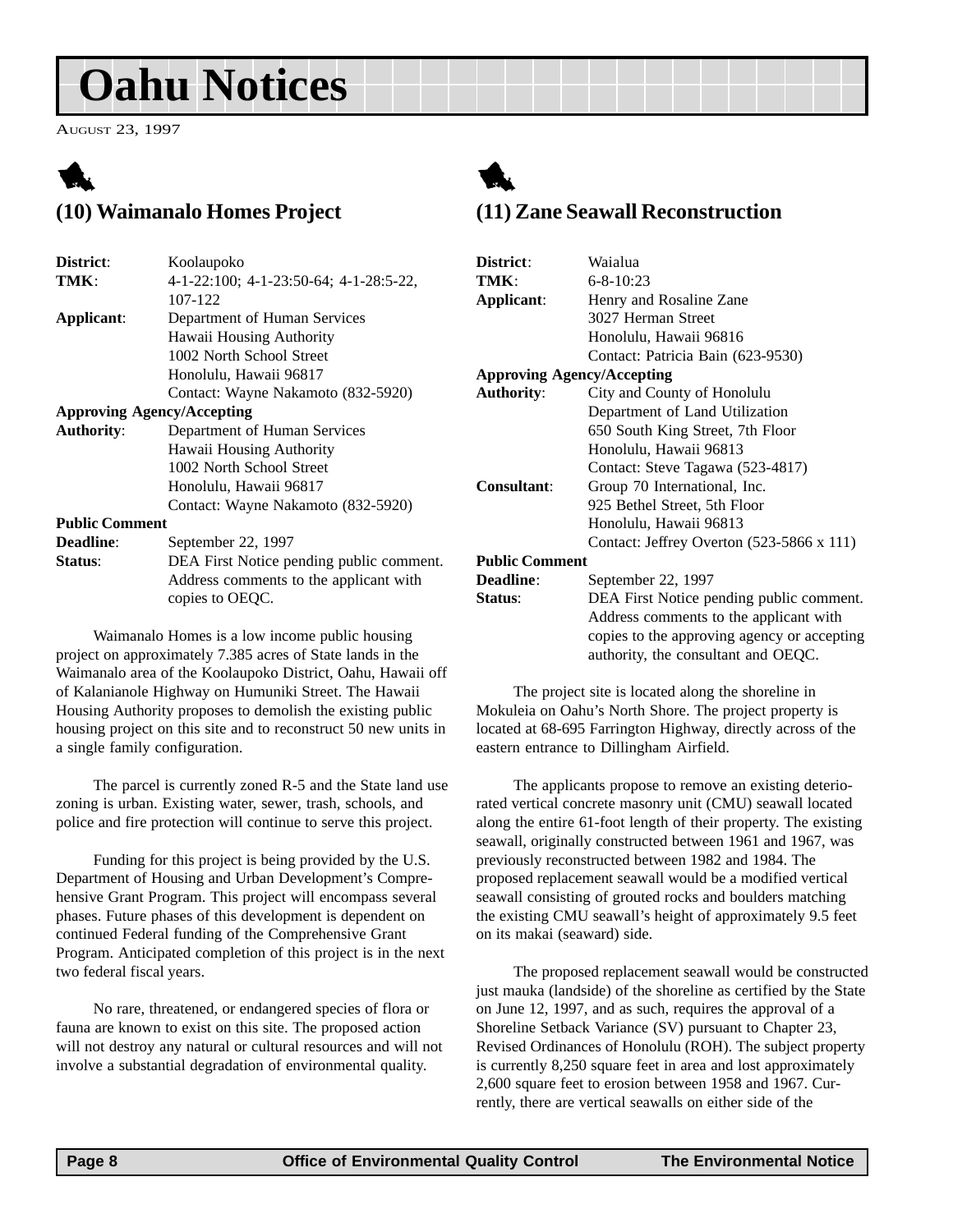<span id="page-8-0"></span>

AUGUST 23, 1997

property. The seawalls on three adjacent properties to the west (Kaena Point) of the project site are also currently the subject of SV applications being considered by the Department of Land Utilization.

# **Final Environmental Assessments/Findings of No Significant Impacts (FONSI)**



## **(12) Makaha Surfside Beach Nourishment Project**

| District:               | Waianae                                  |
|-------------------------|------------------------------------------|
| TMK:                    | $8 - 5 - 17:05$                          |
| Applicant:              | Makaha Surfside Association              |
|                         | c/o Ind-Comm Management                  |
|                         | 681 South King Street                    |
|                         | Honolulu, Hawaii 96813                   |
|                         | Contact: Richard Yamasaki (526-2404)     |
|                         | <b>Approving Agency/Accepting</b>        |
| <b>Authority:</b>       | Department of Land and Natural Resources |
|                         | 1151 Punchbowl Street, Room 220          |
|                         | Honolulu, Hawaii 96813                   |
|                         | Contact: Sam Lemmo (587-0381)            |
| <b>Public Challenge</b> |                                          |
| <b>Deadline:</b>        | September 22, 1997                       |

**Status:** FEA/FONSI issued, project may proceed.

The applicant, Makaha Surfside Association, proposes to nourish the beach fronting its apartment building, located between Farrington Highway and the Waianae Coast. The proposed action involves placement of approximately 5,000 cubic yards of sand below the certified shoreline and above the high tide line. Due to severe erosion, over 60 feet of shoreline has receded since 1972 at an average rate of approximately 3 feet per year. The shoreline is now less than 10 feet from the property line of the Makaha Surfside. Further erosion will endanger the buildings on the property. The proposed sand nourishment would occur in the Conservation District, thereby falling under the jurisdiction of the Department of Land and Natural Resources.

The proposed action for rebuilding the beach by adding sand is the method supported by the state for protecting the Makaha Surfside. The beach would be extended seaward by at least 30 feet, which will minimize wave runup onto Makaha Surfside's property. Several sources of sand are being investigated. The nourished beach would have a positive impact on the environment. It would reduce nearshore turbidity from erosion of dark soil along the existing shoreline, and while significantly increasing the recreational value of the beach.



## **(13) Nimitz Highway Reconstructed Sewer**

| District:                         | Honolulu                               |
|-----------------------------------|----------------------------------------|
| TMK:                              | 1-7-02:03; 2-1-02:13-16, 25, 27, 29-32 |
| Applicant:                        | City and County of Honolulu            |
|                                   | Department of Wastewater Management    |
|                                   | 650 South King Street                  |
|                                   | Honolulu, Hawaii 96813                 |
|                                   | Contact: Glen Okita (527-5829)         |
| <b>Approving Agency/Accepting</b> |                                        |
| <b>Authority:</b>                 | City and County of Honolulu            |
|                                   | Department of Wastewater Management    |
|                                   | 650 South King Street                  |
|                                   | Honolulu, Hawaii 96813                 |
|                                   | Contact: Glen Okita (527-5829)         |
| <b>Consultant:</b>                | $M \& E$ Pacific, Inc.                 |
|                                   | 1001 Bishop Street, Suite 500          |
|                                   | Honolulu, Hawaii 96813                 |
|                                   | Contact: Robin Matsunaga (529-7232)    |
| <b>Public Challenge</b>           |                                        |
| <b>Deadline:</b>                  | September 22, 1997                     |
| Status:                           | FEA/FONSI issued, project may proceed. |

The proposed project consists of: 1) replacement of the existing sewers from Hotel Street to Fort Street via River Street and Nimitz Highway with a 36" trunk sewer; 2) installation of a 36" relief sewer from Fort Street to the Ala Moana Wastewater Pump Station (WWPS) via Queen Street, South Street and Ala Moana Boulevard; and 3) rehabilitation of the existing sewer along Nimitz Highway, Ala Moana Boulevard from Fort Street to Ala Moana WWPS. These actions are necessary to improve the current conditions of the collection system and meet future flow requirements in the project area.

Approximately 2,000 feet of sewer replacement will take place along the perimeters of the Chinatown Historic District generally bounded by Nuuanu Avenue, River Street, Nimitz Highway, and Beretania Street.

The new relief sewer will connect to a 78-inch line near the Ala Moana WWPS on Keawe Street. A jacking pit of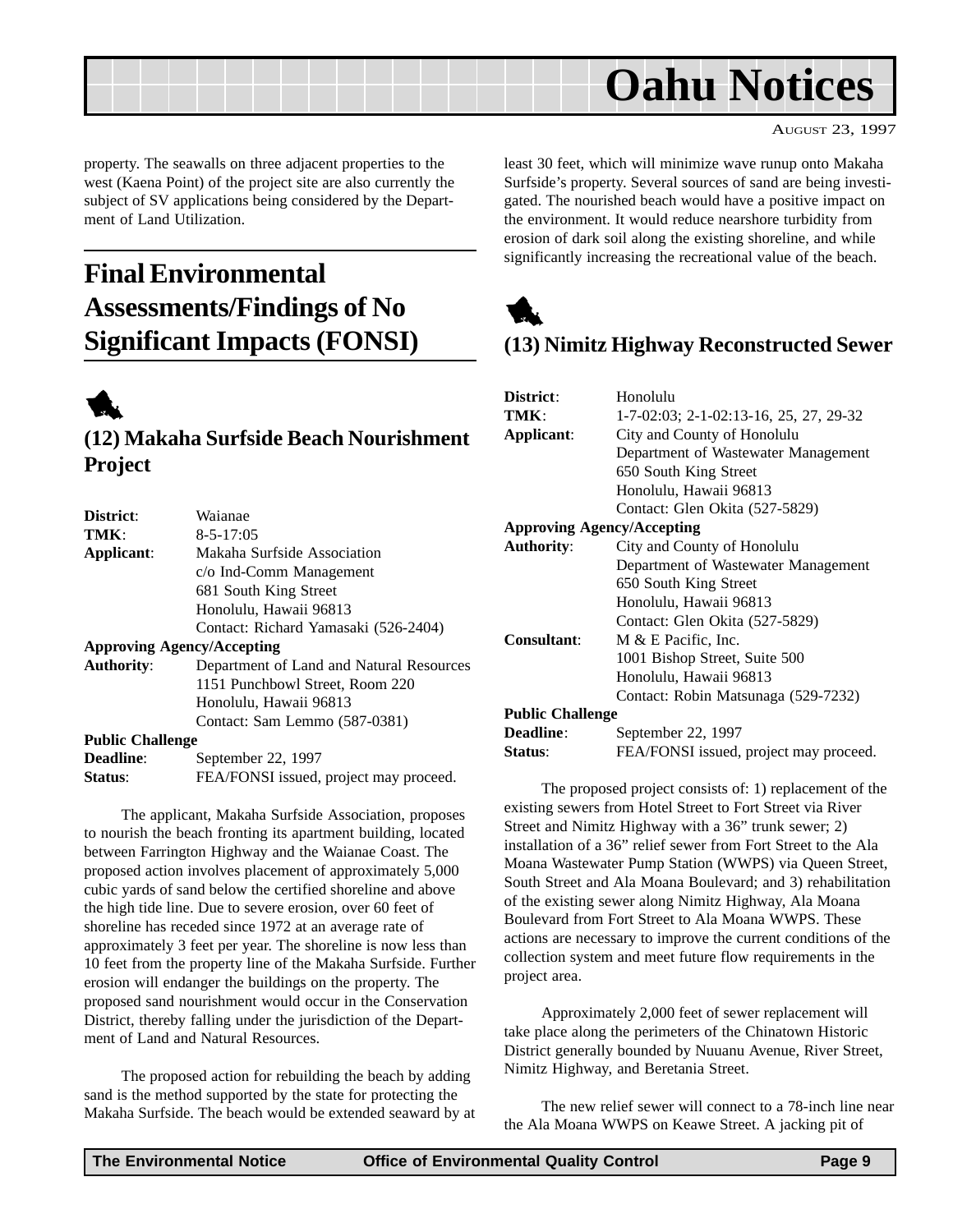<span id="page-9-0"></span>AUGUST 23, 1997

approximately 20 feet in diameter and 15 in depth will be positioned approximately 15 feet away from the original pump station (built in 1900) located mauka of the present Ala Moana WWPS. This old wastewater pumping station is on the Hawaii and National Register of Historic Places (site no. 80-14-9710) and is considered to have "high" preservation potential and historic significance.

There are several known archaeological sites within the project limits. A Programmatic Agreement, including a background study, burial treatment plan, and archaeological documentation plan, will be developed to handle the impacts of the project. Burial sites have been previously encountered near the Kawaiahao Cemetery on Queen Street and the old Honuakaha Small Pox Cemetery in the vicinity of South Street and Quinn Lane. Archaeological supervision will be required for work in these areas.

The selected construction method for the sewer replacement and the relief sewer installation is microtunneling. Microtunneling utilizes hydraulic jacks to push pipes through the ground behind a remotely operated tunnel boring machine. The maximum drive lengths are between 300 to 600 feet, depending upon the ground type and pipe size. Man entry into the pipeline is not required. This method creates less traffic disruption and requires less ground excavation and soil clean-up than the traditional open-trench method. Rehabilitation may be accomplished by several methods, including sliplining and coating. The construction is expected to begin in 1998 for a duration of approximately two years.

## **Environmental Impact Statement Preparation Notices**



## **(14) Voyager Submarines Hawaii Artificial Reef Installation**

**District**: Honolulu **TMK**: **Offshore of 2-3-37 Applicant**: Voyager Submarines Hawaii 680 Iwilei Road, Suite 720 Honolulu, Hawaii 96817 Contact: JC Merrill (532-4222)

#### **Approving Agency/Accepting**

| <b>Authority:</b>     | Department of Land and Natural Resources |
|-----------------------|------------------------------------------|
|                       | Land Division                            |
|                       | 1151 Punchbowl Street                    |
|                       | Honolulu, Hawaii 96813                   |
|                       | Contact: Tom Eisen (587-0386)            |
| Consultant:           | Sea Engineering, Inc.                    |
|                       | Makai Research Pier                      |
|                       | Waimanalo, Hawaii 96795-1820             |
|                       | Contact: Marc Ericksen (259-7966)        |
| <b>Public Comment</b> |                                          |
| <b>Deadline:</b>      | September 22, 1997                       |
| Status:               | EISPN First Notice pending public com-   |
|                       | ment. Address comments to the applicant  |
|                       | with copies to the approving agency or   |
|                       | accepting authority, the consultant and  |
|                       | OEOC.                                    |
|                       |                                          |

Voyager Submarines Hawaii commenced operations in November 1994 to provide passenger submarine tours of Hawaii's marine aquatic and reef ecosystems. The company currently operates two 48-passenger submarines out of Kewalo Basin, offering submarine tours at a site located approximately 3/4 mile offshore of Ala Moana Beach Park, in water depths of 60 to 110 feet. The 45 minute tour follows the edge of a limestone shelf with a 5 to 10 foot ledge at the seaward margin. There is little live coral growth on the limestone platform; seaward of this is barren sand. Because of the depleted fishery and limited live coral in the sand bottom area, Voyager proposes to sink two derelict vessels on the site to serve as artificial reefs to enhance the habitat and promote coral and fish growth. The vessels will be cleaned and prepared according to State and Federal regulations, will be placed in the barren, sandy areas at locations approved by the reviewing agencies, and will be ballasted with concrete to prevent movement during extreme storm conditions. The deployment procedure will be carefully designed to ensure that the ships settle in the selected location. In addition, Voyager proposes to install six submerged mooring buoys at the site; one on each sunken ship, and four others in the immediate vicinity of the ships. The two buoys on the ships will be dedicated for public access by other site users. Two other buoys will be used to moor the Voyager support vessels. The remaining two will be shared by Voyager and other site users. Day-use surface mooring buoys will be attached to the submerged buoys daily by the Voyager personnel. The surface buoys will alert divers and fishermen to the position of the ships, and will provide them with an easy and safe alternative to anchoring, which is destructive to coral reefs, and also might endanger divers and the submarines below.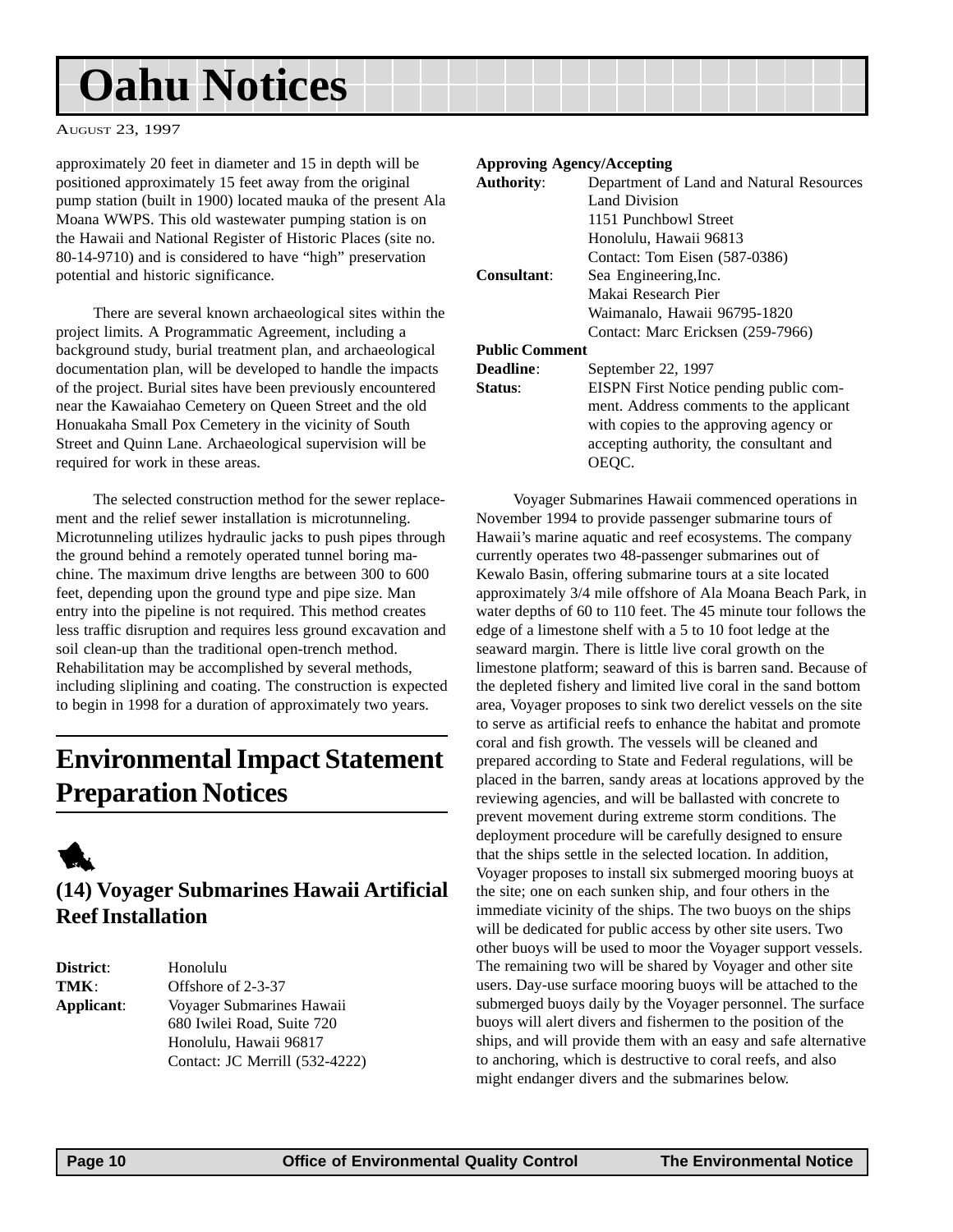AUGUST 23, 1997

# <span id="page-10-0"></span>**Previously Published Projects Pending Public Comments**

#### **Draft Environmental Assessments**

1 **Public Baths Wastewater Pump Station Modification at Kapiolani Park (Queen's Surf Beach)**

**Applicant**: City and County of Honolulu Department of Wastewater Management 650 South King Street, 14th Floor Honolulu, Hawaii 96813 Contact: Sung Ho Lai (527-5398) **Approving Agency/Accepting Authority**: Same as above. **Public Comment**

**Deadline**: September 8, 1997

#### 1 **Pouhala Marsh Restoration Project**

**Applicant**: Department of Land and Natural Resources Division of Forestry and Wildlife 1151 Punchbowl Street, Room 325 Honolulu, Hawaii 96813 Contact: Paul Conry (587-0166)

**Approving Agency/Accepting Authority**: Same as above. **Public Comment Deadline**: September 8, 1997



# **Maui Notices**

# **Previously Published Projects Pending Public Comments**

#### **Draft Environmental Impact Statements**

#### 3 **Waena Power Generating Station**

**Applicant**: Maui Electric Company, Ltd. P.O. Box 398 Kahului, Hawaii 96732 Contact: Ed Reinhardt (871-8461) **Approving Agency/Accepting Authority**: County of Maui Planning Department 250 South High Street Wailuku, Hawaii 96793 Contact: David Blane (243-7735) **Public Comment Deadline**: September 22, 1997

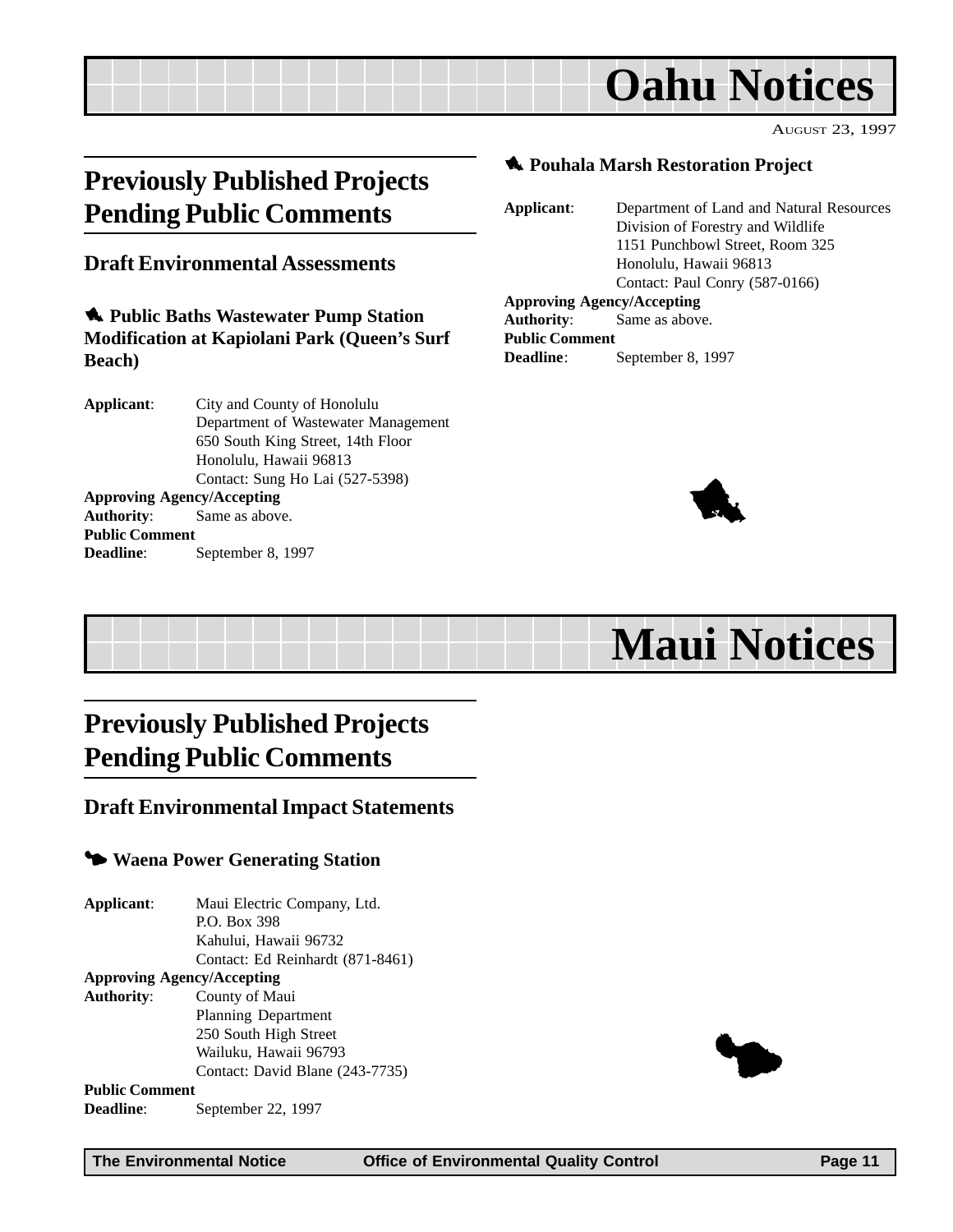# <span id="page-11-0"></span>**Hawaii Notices**

AUGUST 23, 1997

## **Draft Environmental Assessments**

## $\blacktriangleright$ **(1) Lanakila Homes Project**

| District:             | South Hilo                               |
|-----------------------|------------------------------------------|
| TMK:                  | $2 - 4 - 28.7$                           |
| Applicant:            | Department of Human Services             |
|                       | Hawaii Housing Authority                 |
|                       | 1002 North School Street                 |
|                       | Honolulu, Hawaii 96817                   |
|                       | Contact: Wayne Nakamoto (832-5920)       |
|                       | <b>Approving Agency/Accepting</b>        |
| <b>Authority:</b>     | Department of Human Services             |
|                       | Hawaii Housing Authority                 |
|                       | 1002 North School Street                 |
|                       | Honolulu, Hawaii 96817                   |
|                       | Contact: Wayne Nakamoto (832-5920)       |
| <b>Public Comment</b> |                                          |
| <b>Deadline:</b>      | September 22, 1997                       |
| <b>Status:</b>        | DEA First Notice pending public comment. |
|                       |                                          |

Lanakila Homes is a low income public housing project on approximately 29.3 acres of State lands in the Waiakea area of the South Hilo District, island of Hawaii. It is off of Wailoa Street and adjacent to St. Joseph's School. The Hawaii Housing Authority proposes to demolish the existing public housing project on this site and to reconstruct 220 new units in a townhouse configuration.

copies to OEQC.

Address comments to the applicant with

The parcel is currently county zoned as RD-3.75 and state land use zoning is urban. The proposing agency plans to request a planned unit development (PUD) designation for this site. Existing water, sewer, trash, schools, and police and fire protection will continue to serve this project.

Funding for this project is being provided by the U.S. Department of Housing and Urban Development's Comprehensive Grant Program. The proposed project will be demolished and reconstructed in four phases. Future phases of this development is dependent on continued Federal funding of the Comprehensive Grant Program. Anticipated completion of this project is in the next four federal fiscal years.



No rare, threatened, or endangered species of flora or fauna are known to exist on this site, with the exception of a rare tree that is outside the construction area. The proposed action will not destroy any natural or cultural resources and will not involve a substantial degradation of environmental quality.

## $\blacktriangleright$ **(2) Manuka Natural Area Reserve Fence Construction**

| District:                         | $K$ au                                   |
|-----------------------------------|------------------------------------------|
| TMK:                              | $9 - 1 - 1 - 2$                          |
| Applicant:                        | Department of Land and Natural Resources |
|                                   | Division of Forestry and Wildlife        |
|                                   | P.O. Box 4849                            |
|                                   | Hilo, Hawaii 96721                       |
|                                   | Contact: Bryon Stevens (974-4221)        |
| <b>Approving Agency/Accepting</b> |                                          |
| <b>Authority:</b>                 | Department of Land and Natural Resources |
|                                   | Division of Forestry and Wildlife        |
|                                   | 1151 Punchbowl Street                    |
|                                   | Honolulu, Hawaii 96813                   |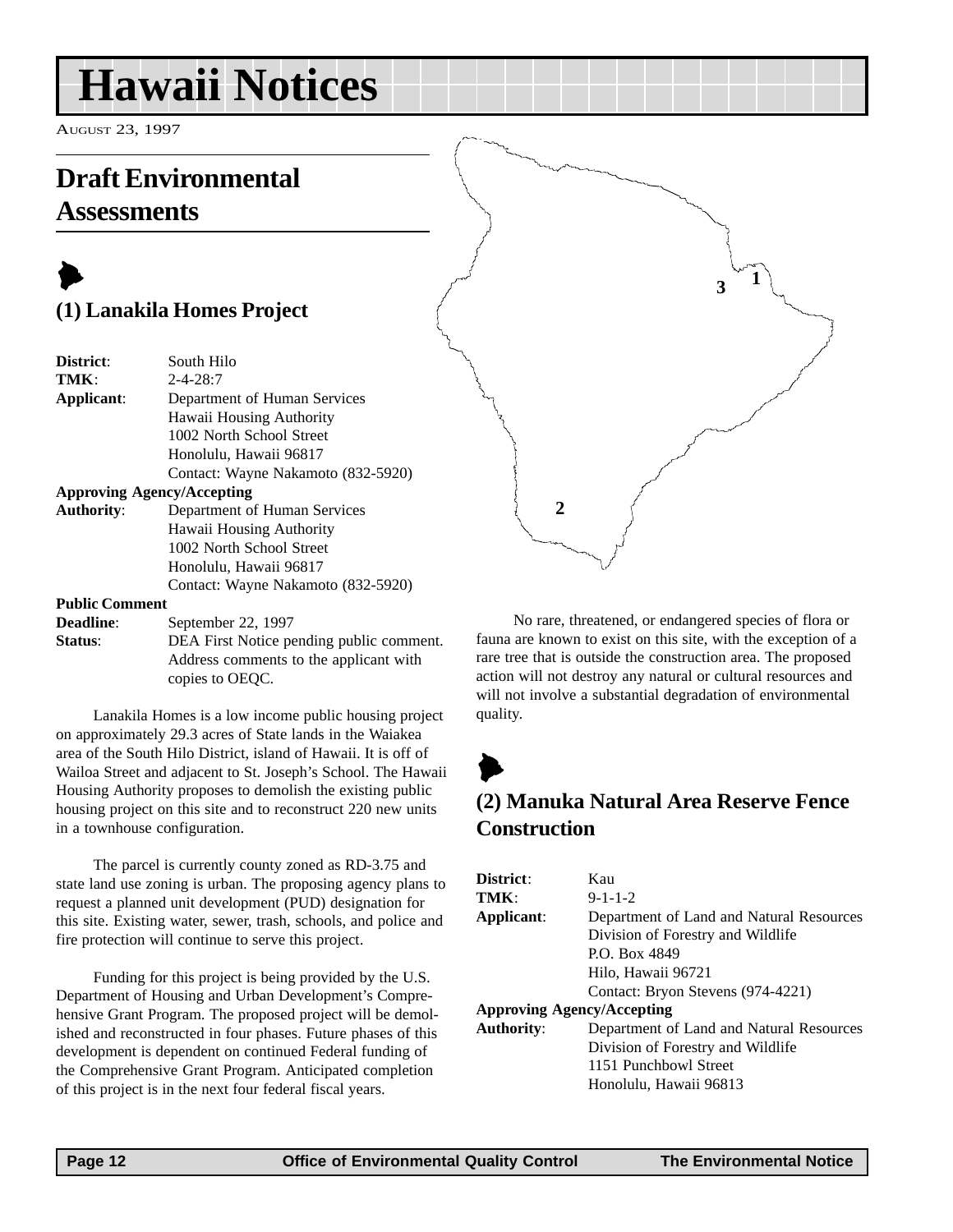<span id="page-12-0"></span>

AUGUST 23, 1997

## **Public Comment**

**Deadline:** September 22, 1997 **Status**: DEA First Notice pending public comment. Address comments to the applicant with copies to the approving agency or accepting authority and OEQC.

The Division of Forestry and Wildlife, Natural Area Reserves System, proposes construction of a fence to enclose a portion of the above parcel within the Manuka Natural Area Reserve. This action is part of ongoing efforts to protect native forest ecosystems and rare, threatened and/or endangered flora and fauna found within these ecosystems.

The project involves hand clearing vegetation from a corridor no more than 6 feet wide, and erecting a 39" tall hog wire fence. Approximately 1.75 miles of fence will be constructed, to enclose an area of roughly 200 acres.

The fence will surround the majority of a kipuka of forest dominated by olopua (Nestegis sandwicensis), a native tree related to the Olive, and will prevent feral pigs from entering the kipuka.

The project area contains endangered plant species, and is one the last remaining examples of a forest type that was once common in Hawaii's leeward lowlands.



#### **(3) Saddle Road Well "A"**

| District:                         | South Hilo                        |
|-----------------------------------|-----------------------------------|
| TMK:                              | $2 - 5 - 41:47$                   |
| Applicant:                        | County of Hawaii                  |
|                                   | Department of Water Supply        |
|                                   | 25 Aupuni Street                  |
|                                   | Hilo, Hawaii 96720                |
|                                   | Contact: Keith Okamoto (961-8660) |
| <b>Approving Agency/Accepting</b> |                                   |
| <b>Authority:</b>                 | County of Hawaii                  |
|                                   | Department of Water Supply        |
|                                   | 25 Aupuni Street                  |
|                                   | Hilo, Hawaii 96720                |
|                                   | Contact: Keith Okamoto (961-8660) |
| <b>Consultant:</b>                | Planning Solutions, Inc.          |
|                                   | 1210 Auahi Street, Suite 221      |
|                                   | Honolulu, Hawaii 96814            |
|                                   | Contact: Perry White (593-1288)   |

#### **Public Comment**

| <b>Deadline:</b> | September 22, 1997                       |
|------------------|------------------------------------------|
| Status:          | DEA First Notice pending public comment. |
|                  | Address comments to the applicant with   |
|                  | copies to the consultant and OEQC.       |

The Department proposes to drill, outfit, test, and complete a new municipal water supply well on an existing 300,000-gallon reservoir site that extends between Saddle Road and Opalipali Street in the upper Ponahawai section of Hilo. Electrical power for the permanent pump motor will be drawn from an existing overhead power line along the Saddle Road. A single-story, 875 square-foot, control building will be constructed between the proposed well and the existing reservoir to house the motor control center and other electrical equipment needed to start and stop the well pump. Water from the well will be used initially as a substitute for water from the Ola'a Spring, which recent changes in State Department of Health water treatment regulations have made too expensive.

## **Previously Published Projects Pending Public Comments**

#### **Draft Environmental Assessments**

#### 6 **Hawaii Belt Road, Replacement of Auwaiakeakua and Popoo Bridges**

| Applicant:                        | Department of Transportation, Highways |
|-----------------------------------|----------------------------------------|
|                                   | Division                               |
|                                   | 869 Punchbowl Street                   |
|                                   | Honolulu, Hawaii 96813                 |
|                                   | Contact: Kevin Ito (587-2244)          |
| <b>Approving Agency/Accepting</b> |                                        |
| <b>Authority:</b>                 | Same as above.                         |
| <b>Public Comment</b>             |                                        |
| Deadline:                         | September 8, 1997                      |
|                                   |                                        |

#### 6 **Pi'ihonua 'Ea Organic Gardening**

| Applicant: | Pi'ihonua 'Ea                   |
|------------|---------------------------------|
|            | $c$ /o Diane Stanley (935-5542) |
|            | 2065R Waianuenue Avenue         |
|            | Hilo, Hawaii 96720              |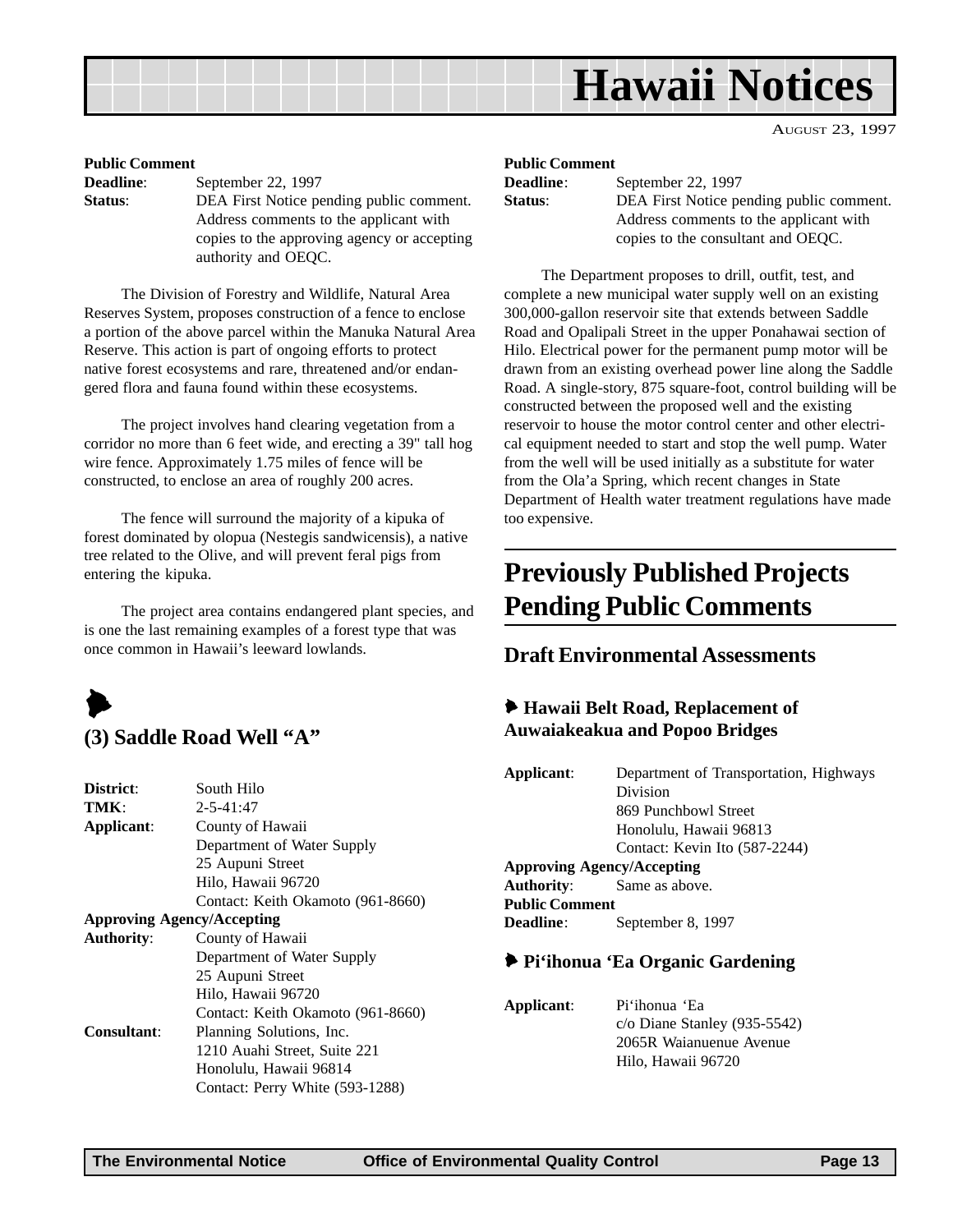# <span id="page-13-0"></span>**Hawaii Notices**

AUGUST 23, 1997

#### **Approving Agency/Accepting**

**Authority**: Department of Land and Natural Resources 1151 Punchbowl Street, Room 130 Honolulu, Hawaii 96813 Contact: Tom Eisen (587-0386)

**Public Comment Deadline**: September 8, 1997

#### **Final Environmental Impact Statements Pending Acceptance**

#### 6 **Hilo Judiciary Complex**

| Applicant:                        | Department of Accounting and General        |  |
|-----------------------------------|---------------------------------------------|--|
|                                   | Services                                    |  |
|                                   | 1151 Punchbowl Street                       |  |
|                                   | Honolulu, Hawaii 96813                      |  |
|                                   | Contact: Ralph Yukumoto (586-0488)          |  |
| <b>Approving Agency/Accepting</b> |                                             |  |
| <b>Authority:</b>                 | Governor, State of Hawaii                   |  |
|                                   | c/o Office of Environmental Quality Control |  |
|                                   | 235 South Beretania Street, Suite 702       |  |
|                                   | Honolulu, Hawaii 96813                      |  |
| Status:                           | FEIS currently being reviewed by the Office |  |
|                                   | of Environmental Quality Control.           |  |



#### **Ka Iwi Scenic Shoreline Project: Public Informational Meeting**

The Department of Transportation has scheduled a public informational meeting on September 4, 1997 at 7:30 p.m. for the proposed acquisition of lands for the Ka Iwi Scenic Shoreline project. The project will eventually include pedestrian access, bikeways, offstreet parking, restoration of shoreline vegetation and enhancement of visitors' appreciation of the area.

> The meeting will be held at: Hahaione Elementary School 595 Pepeekeo Street Honolulu, Hawaii

The purpose of the informational meeting is to inform the public of the current status of the project. DOT will also be soliciting public input regarding the acquisition of lands for this project. The information gathered from this meeting will be used to guide DOT in deciding whether to proceed with the acquisition of lands for the scenic shoreline project. Interested parties are urged to attend.

The material titled, "Documentation for Categorical Exclusion for Ka Iwi Scenic Shoreline Project" is also available for public review at the following libraries:

State Main Library Kaimuki Regional Library Kaneohe Regional Library Pearl City Regional Library Aina Haina Public Library Hawaii Kai Public Library Kailua Public Library Kalihi-Palama Public Library Liliha Public Library Manoa Public Library Salt Lake-Moanalua Public Library Waikiki-Kapahulu Public Library Waimanalo Public and School Library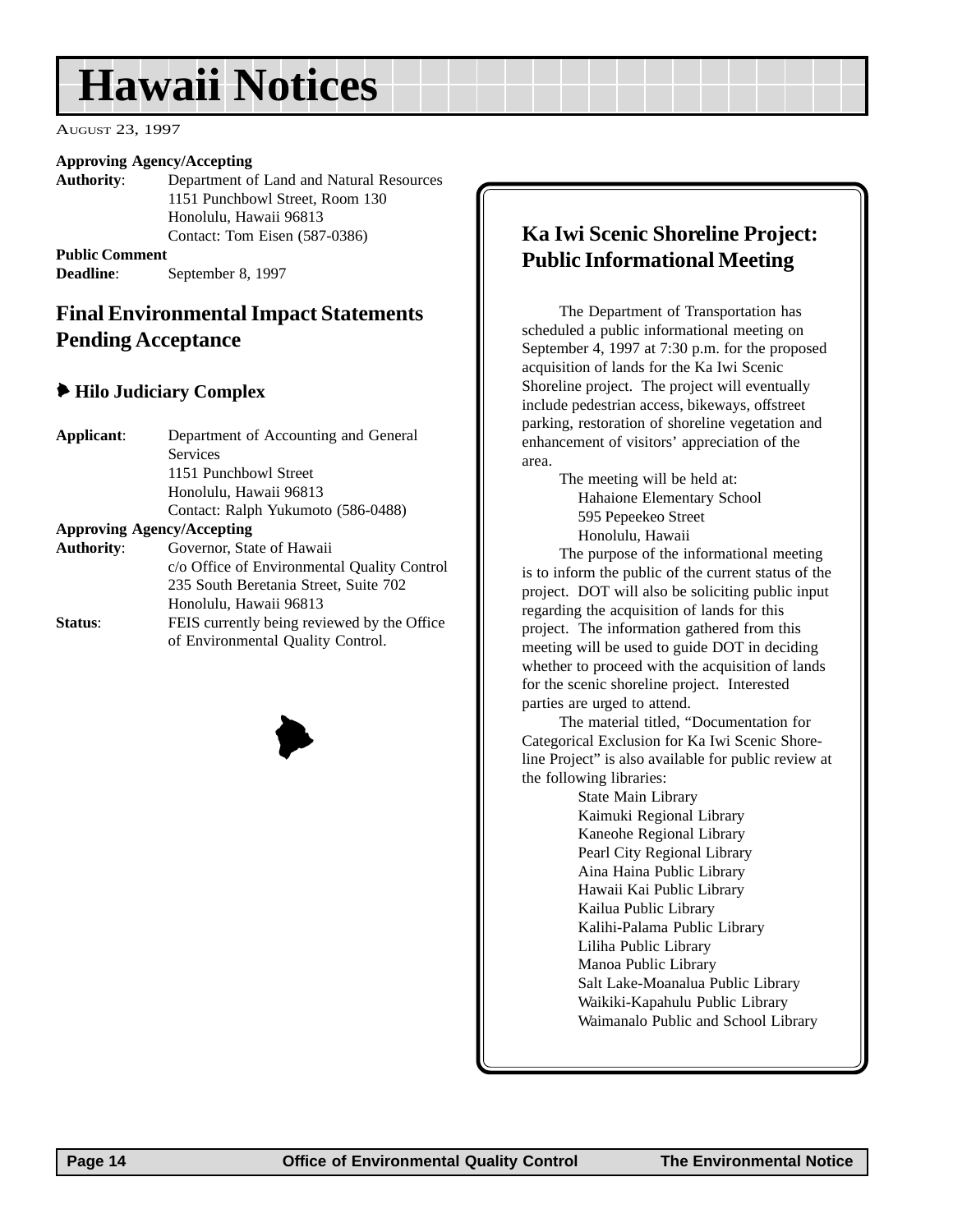# <span id="page-14-0"></span>AUGUST 23, 1997 **Kauai Notices 1 2, 3**

# **Final Environmental Assessments/Findings of No Significant Impacts (FONSI)**

# $\bullet$

### **(1) Kauai Resource Exchange and Buy-Back Center**

| District:                         | Lihue                              |
|-----------------------------------|------------------------------------|
| TMK:                              | $3 - 7 - 02$                       |
| Applicant:                        | County of Kauai                    |
|                                   | Office of Economic Development     |
|                                   | 4280-B Rice Street                 |
|                                   | Lihue, Hawaii 96766                |
|                                   | Contact: Myrah Cummings (241-6390) |
| <b>Approving Agency/Accepting</b> |                                    |
| <b>Authority:</b>                 | County of Kauai                    |
|                                   | Office of Economic Development     |
|                                   | 4280-B Rice Street                 |
|                                   | Lihue, Hawaii 96766                |
|                                   | Contact: Myrah Cummings (241-6390) |
|                                   |                                    |

#### **Public Challenge**

| <b>Deadline:</b> | September 22, 1997                     |
|------------------|----------------------------------------|
| <b>Status:</b>   | FEA/FONSI issued, project may proceed. |

The County of Kauai received \$2.2 million from the Economic Development Administration (EDA) in September of 1993 to plan, design, construct and equip a recycling/reuse facility. The County's Office of Economic Development (OED) is responsible for managing and administering this grant. This federally funded facility will be located on the makai portion of the existing Lihue Transfer Station lot (approx. one acre).

The Center will be a place where reusable and recyclable items can be taken as an alternative to hauling and burying them at the Kekaha Landfill. Kauai residents or businesses who have a use for these materials can obtain them through the Center (generally in exchange for a resonable payment). Services also provided by the Center will include education and promotion for waste reduction, reuse and recycling issues and assistance and support for island businesses that collect and handle these materials or have an interest in creating or expanding on-island uses or markets for them.

The schematics for the Center currently include a 9790 square foot Reuse Building, approximately 2500 square feet of workshops (covered & partially enclosed) and approximately 6300 square feet of miscellaneous processing and storage area (covered and partially enclosed). The proposed entry way will be from Ahukini Road.

# **National Environmental Policy Act (NEPA)**

## $\bullet$ **(2) Kauai Pacific Missile Range AQM-37 Maintenance Facility (Environmental Assessment/FONSI)**

The Department of the Navy gives notice that an Environmental Assessment (EA) has been prepared and an Environmental Impact Statement is not required for the AQM-37 facility at Pacific Missile Range Facility (PMRF) Barking Sands, Kauai, Hawaii. The proposed action is to construct a maintenance facility of the Air Launched Drone Missile (AQM-37) program at PMRF Barking Sands. The facility will consist of a 2,940 square foot (273 m2) concrete building for target assembly and work-up. The building will include a one-ton hoist in the work area, fire protection and utility connections. Supporting facilities will include the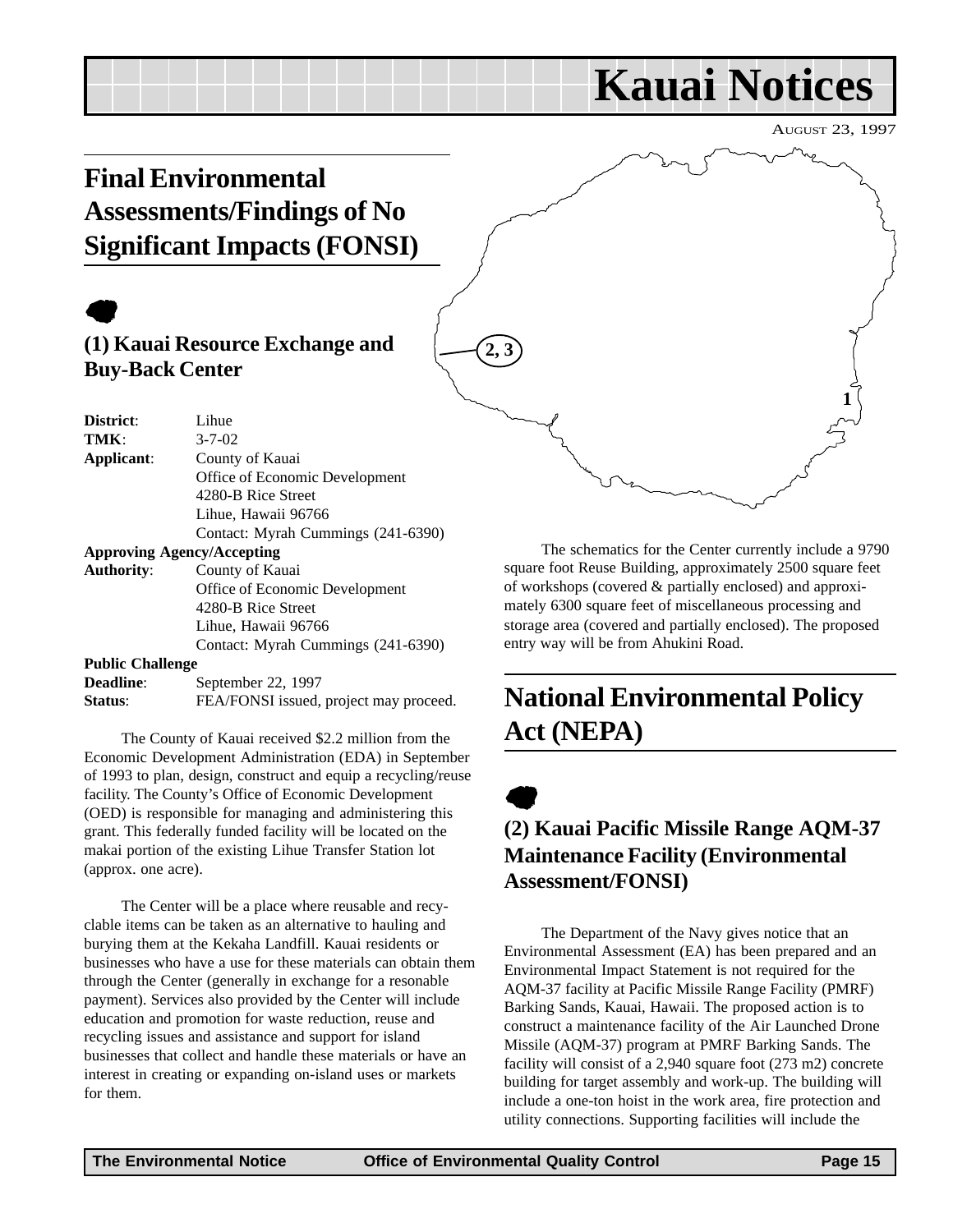# <span id="page-15-0"></span>**Kauai Notices**

AUGUST 23, 1997

construction of a new 155,000 gallon (587 kl) water tank, a 1200 GPM booster pump and a 200 square foot (18.6m2) pumphouse for fire protection. A septic tank with leach field will be installed to support the facility's wastewater requirements. Two existing facilities will also be used: an inert materials storage area and an ordnance magazine at Kamokala Ridge for long-term storage of containerized AQM-37 targets.

The AQM-37 is an unmanned missile which is used as an aerial target to test the Navy's combat weapons systems on surface ships and aircraft, as well as other DoD combat weapons systems. The AQM-37 targets are currently launched from aircraft in flight on ranges controlled by PMRF Barking Sands. The aircraft carrying the AQM-37 currently fly to the PMRF ranges from Naval Air station (NAS) Barbers Point, which is scheduled to close in 1999 as part of the Base Realignment and Closure program. Replacement ground support facilities are required and have been proposed at PMRF Barking Sands.

Based on information gathered during preparation of the EA, the Department of the Navy finds that the construction and operation of the proposed AQM-37 facilities at PMRF Barking Sands, Kauai, Hawaii, will not significantly impact the environment.

Single copies of the EA and FONSI addressing this action may be obtained from: Commander, Pacific Division, Naval Facilities Engineering Command, Pearl Harbor, HI 96860-7300 (Attn: Mr. Gerald Gibbons, Code 231GG), telephone (808) 471-9338 or FAX (808) 474-5909.

# $\bullet$

#### **(3) Kauai Pacific Missile Range Shallow Water Training Range (Environmental Assessment/FONSI)**

| District:         | Waimea                                  |
|-------------------|-----------------------------------------|
| TMK:              | $1 - 2 - 02:13$                         |
| Applicant:        | Commander, Naval Base Pearl Harbor (N4) |
|                   | Pearl Harbor, Hawaii 96860-50201        |
|                   | Contact: Gerald Gibbons (471-9338)      |
|                   | <b>Approving Agency/Accepting</b>       |
| <b>Authority:</b> | Chief of Naval Operations (N456)        |
|                   | Department of the Navy                  |
|                   | 2000 Navy Pentagon                      |
|                   | Washington, D.C. 20350-2000             |
|                   | Contact: Thomas Peeling (703-604-1232)  |

**Consultant**: Helber Hastert & Fee, Planners 733 Bishop Street, Suite 2590 Honolulu, Hawaii 96813 Contact: Ms. Leslie Kurisaki (545-2055)

The Department of the Navy gives notice that an Environmental Assessment (EA) has been prepared and an Environmental Impact Statement is not required for the installation and operation of a Shallow Water Training Range (SWTR) at Pacific Missile Range Facility (PMRF) Barking Sands, Kauai, Hawaii. The proposed action is to enhance the existing underwater range by adding underwater instrumentation to an area approximately 100 square miles (259 km2) on the east side (shoreward) of the existing deep underwater range, one to eight miles offshore of PMRF. Primary instrumentation will consist of 108 uni-directional passive nodes (receive only), 2 low frequency (LF) bi-directional nodes (receive and transmit), 8 high frequency (HF) bi-directional nodes (receive and transmit), and connecting fiber optic cables. The eight HF nodes will enable underwater communication with submarines; the LF nodes will be used as an emergency alarm in the event a submarine enters water that is too shallow for safety.

Installation of the SWTR instrumentation will not increase the number of range users, type, frequency, or duration of training activity at PMRF. Unmonitored Anti-Submarine Warfare (ASW) training currently occurs at the proposed site in waters adjacent to the existing deep water ranges. The proposed SWTR will provide the capability to monitor surface ship and undersea activities, and allow ASW training activities by surface ships and aircraft to be evaluated.

Based on information gathered during preparation of the EA, the Department of the Navy finds that the installation and operation of a Shallow Water Training Range at PMRF Barking Sands, Kauai, Hawaii will not significantly impact the environment.

Single copies of the EA and FONSI addressing this action may be obtained from: Commander, Pacific Division, Naval Facilities Engineering Command, Pearl Harbor, Hawaii 69860-7300 (Attn: Mr. Gerald Gibbons, Code 231GG), telephone (808) 471-9338. A limited number of copies of the EA are available to fill single copy requests.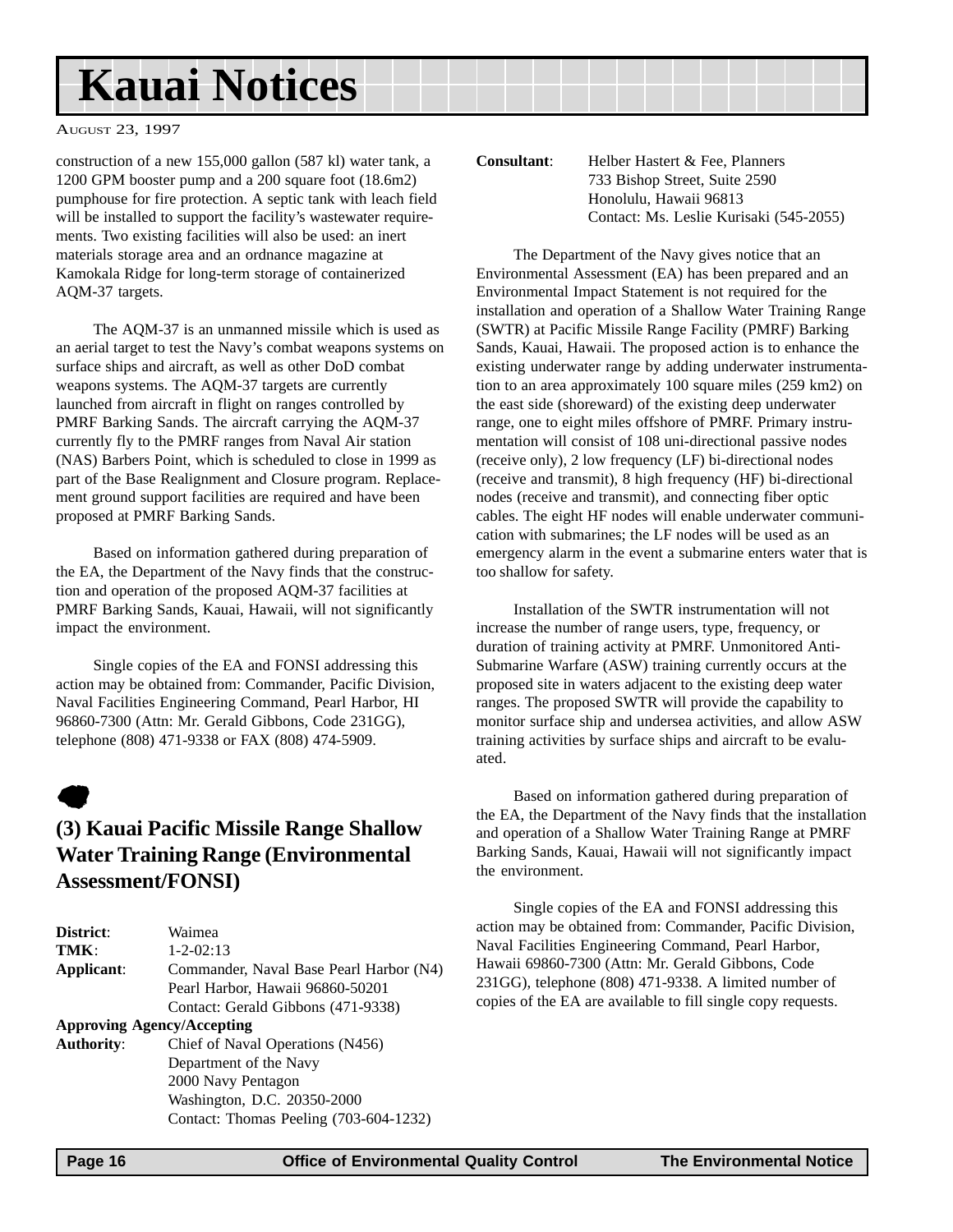# **Kauai Notices**

AUGUST 23, 1997

# <span id="page-16-0"></span>**Previously Published Projects Pending Public Comments**

#### **Environmental Impact Statement Preparation Notices**

|  |  |  | ● Lihue Energy Service Center |  |
|--|--|--|-------------------------------|--|
|--|--|--|-------------------------------|--|

**Applicant**: Kauai Electric Division Citizens Utilities Company 4633 Pahee Street Lihue, Hawaii 96766 Contact: Denny Polosky (246-8216) **Approving Agency/Accepting Authority**: County of Kauai, Planning Department 4444 Rice Street, Suite 473 Lihue, Hawaii 96766 Contact: Barbara Pendragon/Bryan Mamaclay (241-6677) **Public Comment Deadline**: Extended to September 5, 1997



#### **Land Use Commission Notice: Amended Rules**

The Land Use Commission has amended/re-compiled its Administrative Rules to include procedures to implement Act 235, Session Laws of Hawaii 1995, which requires that the Land Use Commission act on petitions for district boundary amendments within 365 days of the proper filing of the petition. Housekeeping amendments were also made to the Commission's Administrative Rules.

The amended/re-compiled Administrative Rules are effective as of August 16, 1997.

If you wish to obtain a copy of the amended/re-compiled Administrative Rules, please contact the Office of the Land Use Commission at 587-3822 or request a copy at the Office of the land Use Commission, 235 South Beretania Street (Leiopapa A Kamehameha Building), Room 406, Honolulu, Hawaii.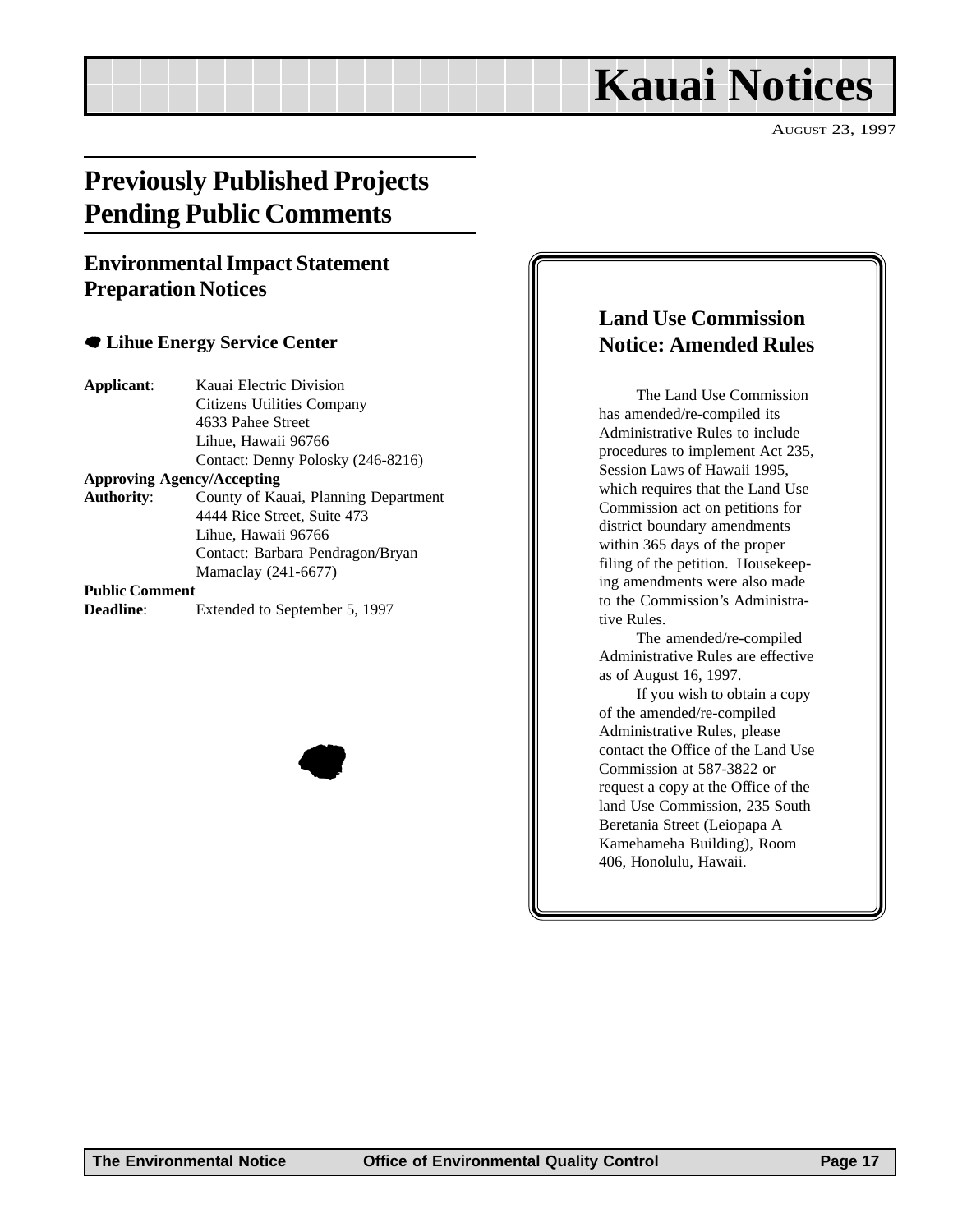# <span id="page-17-0"></span>**Shoreline Notices**

AUGUST 23, 1997

#### **Shoreline Certification Applications**

Pursuant to §13-222-12, HAR the following shoreline certification applications are available for inspection at the DLNR District Land Offices on Kauai, Hawaii and Maui and at Room 220, 1151 Punchbowl St., Honolulu, Oahu (Tel: 587-0414). All comments shall be submitted in writing to the State Land Surveyor, 1151 Punchbowl Street, Room 210, Honolulu, HI 96813 and postmarked no later than fifteen (15) calendar days from the date of the public notice of the application.

| Case<br>No.   | Date<br>Received | Location                                                                                                                                                    | Applicant                                                                          |                         |
|---------------|------------------|-------------------------------------------------------------------------------------------------------------------------------------------------------------|------------------------------------------------------------------------------------|-------------------------|
| OA-<br>644    | 07/28/97         | Lot 308, Ld Ct App 1095, Koolauloa, Oahu<br>(5723 Pahipahialua Place)                                                                                       | $5 - 7 - 03:61$<br>Gary Radzat, Trustee for<br>Dalrymple Family Trust              |                         |
| $OA -$<br>645 | 08/01/97         | Lot 897, Ld Ct App 242, Ewa, Oahu (91-<br>435 Pupu Street)                                                                                                  | Richard Parsons for Richard<br>Parsons                                             |                         |
| $MA -$<br>183 | 07/29/97         | Lot 3-B-1, Being a Por of RP 1664, LCAw<br>10613, Part 2, Ap. 2 to Abner Paki,<br>Puunau, Lahaina, Maui (347 Front Street)                                  | Valera, Inc. for Christian<br>Lassen                                               | $4 - 6 - 03 : 16$       |
| $MA -$<br>184 | 07/29/97         | Lot 47 of the Waiohuli-Keokea Beach<br>Lots, Second Series, Waiohuli & Keokea,<br>Kihei, Wailuku, Maui (1724 Halama St)                                     | A & B Properties, Inc. for<br>Douglas Leffingwell Trust &<br>Patrica Denning Trust | $3 - 9 - 11:3$          |
| $KA-$<br>112  | 08/06/97         | Lot 10, Nani O Kalihikai Subdiv. Being a<br>Por of LCAw 11250, Ap. 1 & LCAw 11215,<br>Ap. 3 to A. Keliiahonui, Kalihikai,<br>Halelea, Kauai (3704 Anini Rd) | Wagner Engineering<br>Services, Inc. for Barbara<br>T. Gamer, Trust                | $5 - 3 - 04:38$         |
| $KA-$<br>124  | 08/01/97         | Lot 32 & Excl. 1, Haena Hui Land, Haena,<br>Kauai (5-7710 Kuhio Highway)                                                                                    | Wagner Engineering Services,<br>Inc. for Diane Faye                                | $5 - 9 - 02:51$<br>& 52 |

#### **Shoreline Certifications and Rejections**

Pursuant to §13-222-26, HAR the following shorelines have been certified or rejected by the DLNR. A person may appeal a certification or rejection to the BLNR, 1151 Punchbowl Street, Room 220, Honolulu, HI 96813, by requesting in writing a contested case hearing no later than twenty (20) calendar days from the date of public notice of certification or rejection.

| Case<br>No.   | Date<br>Cert/Rej      | Location<br>Applicant                                                                                                                       |                                                            | Tax Map<br>Key         |
|---------------|-----------------------|---------------------------------------------------------------------------------------------------------------------------------------------|------------------------------------------------------------|------------------------|
| $OA -$<br>613 | Certified<br>08/13/97 | Lot 54, Ld Ct Cons 29 as shown on Map<br>7, Kaneohe, Koolaupoko, Oahu (45-269A<br>Ka Hanahou Circle)                                        | Weslev Tengan for Jack P.<br>Huizingh                      | $4 - 5 - 47:44$        |
| $OA -$<br>630 | Certified<br>08/13/97 | Lot 1061 of Ld Ct App 242, Puuloa,<br>Walter P. Thompson, Inc. for<br>Ewa, Oahu (84-245 Farrington Hwy)<br>Bernard & Sita Greeson           |                                                            | $9 - 1 - 27:13$        |
| $OA -$<br>636 | Certified<br>08/13/97 | Lot 685-A, Ld Ct App 578, Kuliouou<br>Walter P. Thompson for<br>1st. Honolulu. Oahu (5911<br>Catholic Diocese<br>Kalanianaole Highway)      |                                                            | $3 - 8 - 01:51$        |
| $OA -$<br>639 | Certified<br>08/13/97 | Fronting Lot B-4 of Ld Ct App 743,<br>Kaneohe, Koolaupoko, Oahu (44-641<br>Kaneohe Bay Drive)                                               | Robert Sing for Doris H. Berg<br>Andrews Trust             | $4 - 4 - 14:23$        |
| $MA -$<br>067 | Certified<br>08/13/97 | Lot A, Makena Beach Lots, Por of RP<br>8534, LCAw 11216, Ap 21 to M.<br>Kekauonohi, Palauea, Honuaula,<br>Makawao, Maui (3220 S Kihei Road) | R. T. Tanaka Engineers, Inc.<br>for Kean-Bello Partnership |                        |
| $MO-$<br>023  | Certified<br>08/13/97 | Por of LCAw 7762 to Kaninauali at<br>Pohakupili, Kona, Molokai<br>(Kaunakakai, Molokai)                                                     | Hawaii Land Consultants for<br>Puu O Hoku Ranch, Ltd.      | $5 - 8 -$<br>15:Por. 4 |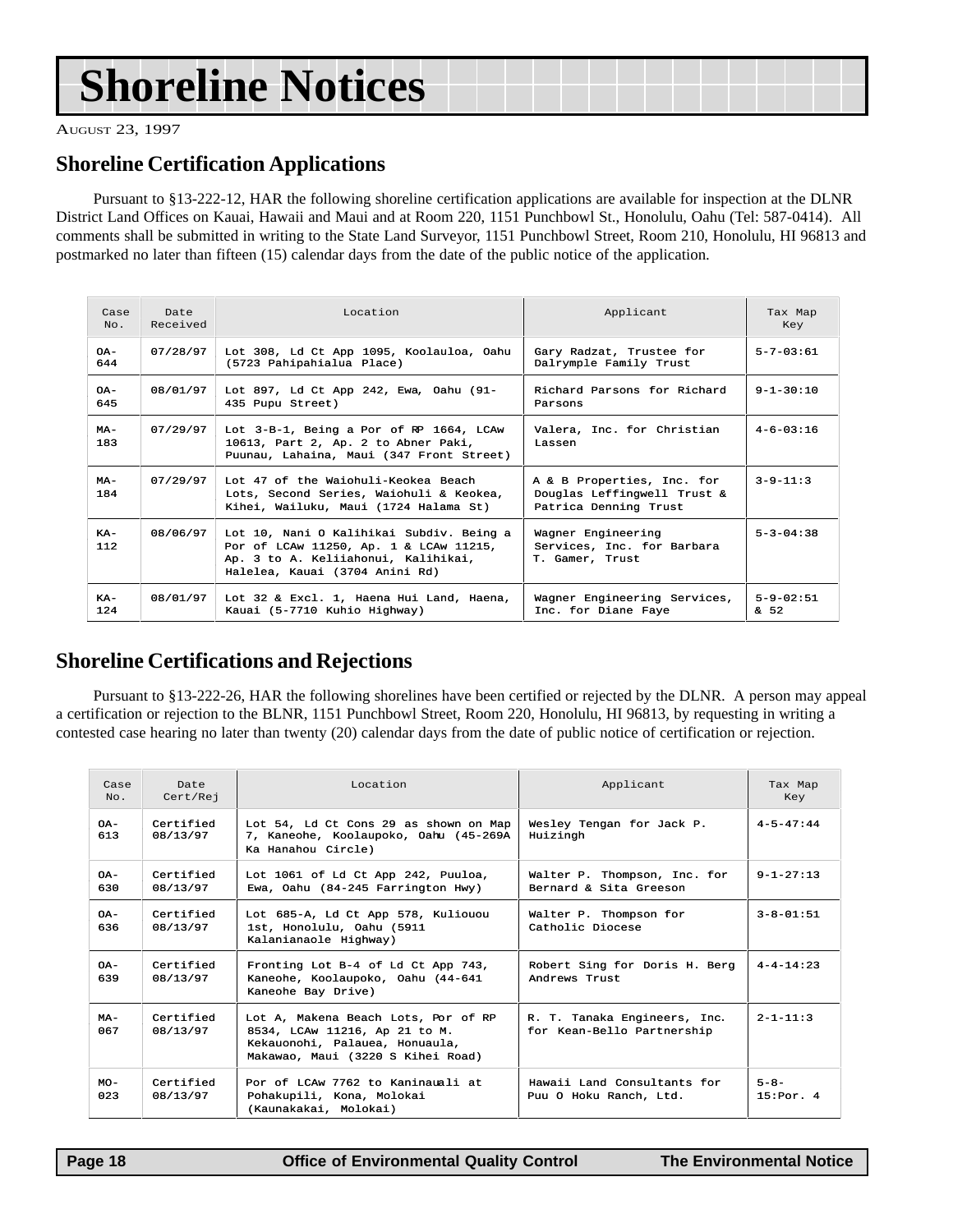# **Pollution Control Permits**

#### <span id="page-18-0"></span>**Department of Health Permits**

The following is a list of some pollution control permits currently being reviewed by the State Department of Health. For more information about any of the listed permits, please contact the appropriate branch or office of the Environmental Management Division at 919 Ala Moana Boulevard, Honolulu.

| Branch &<br>Permit Type                                                      | Applicant & Permit<br>Number                                         | Project Location                                                            | Pertimem<br>t Dates          | Proposed Use                                                                                   |
|------------------------------------------------------------------------------|----------------------------------------------------------------------|-----------------------------------------------------------------------------|------------------------------|------------------------------------------------------------------------------------------------|
| Clean Air Branch,<br>586-4200, Temp.<br>Noncovered Source<br>Permit          | Transcend, Inc.,<br>Permit # 0387-01-NT                              | 4233 Radford Drive,<br>Oahu                                                 | <b>NA</b>                    | 110 TPH Portable Stone<br>Processing Plant and<br>Two Diesel Engines                           |
| CAB, 586-4200,<br>Noncovered Source<br>Permit                                | Texaco Refining and<br>Marketing, Inc.,<br>Permit # 0322-01-N        | 999 Kalanianaole<br>Avenue, Hilo, Hawaii                                    | $_{\rm NA}$                  | Petroleum Loading Rack<br>and Storage Tanks                                                    |
| CAB, 586-4200,<br>Noncovered Source<br>Permit                                | PICHTR, Permit #<br>$0084 - 01 - N$                                  | 370 Baldwin Avenue,<br>Paia, Maui                                           | NA                           | 125 Tons/day Biomass<br>Gasifier Facility                                                      |
| CAB, 586-4200,<br>Temporary<br>Noncovered Source<br>Permit                   | Kiewit Pacific<br>Company, Permit #<br>$0200 - 04 - NT$              | Various locations,<br>Oahu.<br>Init. Loc.:<br>Kapolei Industrial<br>Park    | NA                           | 500 TPH Portable Stone<br>Quarrying and<br>Processing Plant and<br>Diesel Engine<br>Generators |
| Safe Drinking Water<br>Branch, 586-4258,<br>Underground<br>Injection Control | Parker Ranch, Inc.,<br>Permit # UH-1978                              | Parker Ranch Parcel 42<br>Subd., Hawaii, TMK 6-<br>$4 - 01 : 42$            | Comments<br>Due:<br>10/13/97 | 3 New Drywells for<br>Surface Drainage                                                         |
| SDWB, 586-4258, UIC                                                          | Dept. of Hawaiian<br>Homelands, Permit #<br>UH-1931                  | Puukapu Farm Lots,<br>Unit 2, Kahilo St,<br>Waimea, Hawaii                  | Comments<br>Due:<br>10/10/97 | Application Revision:<br>14 New Drywells for<br>Surface Drainage                               |
| SDWB, 586-4258, UIC                                                          | Assoc. of Univ. for<br>Research in<br>Astronomy, Permit #<br>UH-1979 | Gemini 8M Telescope:<br>Hilo B, Hawaii                                      | Comments<br>Due:<br>10/15/97 | 3 New and 2 Existing<br>Drywells for Surface<br>Drainage                                       |
| SDWB, 586-4258, UIC                                                          | AOAO Lahaina Shores,<br>Permit # UM-1980                             | Lahaina Shores Thermal<br>Well, 475 Front St.,<br>Lahaina, Maui             | <b>NA</b>                    | One New Well for Heat<br>Dissipation                                                           |
| SDWB, 586-4258, UIC                                                          | Airport Group<br>International,<br>Permit # UO-1238                  | Hawaii Fueling<br>Facilities Corp., Sat.<br>Plant #1, Aolele St.,<br>Oahu   | <b>NA</b>                    | Permit Renewal for One<br>Industrial Well                                                      |
| SDWB, 586-4258, UIC                                                          | Airport Group<br>International,<br>Permit # $UO-1239$                | Hawaii Fueling<br>Facilities Corp., Lot<br>#3, Sand Is. Access<br>Rd., Oahu | <b>NA</b>                    | Permit Renewal for One<br>Industrial Well                                                      |
| SDWB, 586-4258, UIC                                                          | Estate of James<br>Campbell, Permit #<br>$UO-1457$                   | Kahuku Aquaculture<br>Park, Marconi Rd.,<br>Kahuku, Oahu                    | <b>NA</b>                    | Permit Renewal for Six<br>Aquaculture Water<br>Disposal Wells                                  |
| SDWB, 586-4258, UIC                                                          | AES Barbers Point,<br>Inc., Permit # UO-<br>1482                     | AES Barbers Point,<br>Inc., 91-086 Kaomi<br>Lp., Kapolei, Oahu              | NA                           | Permit Renewal for 4<br>Industrial Wells                                                       |
| Clean Water Branch,<br>586-4309, NPDES<br>Permit                             | Dept. of Wastewater<br>Management, Permit #<br>HI 0021628            | 44-329 Kaneohe Bay<br>Drive, Oahu                                           | Comments<br>Due:<br>9/5/97   | Discharge Treated<br>Construction<br>Dewatering Effluent                                       |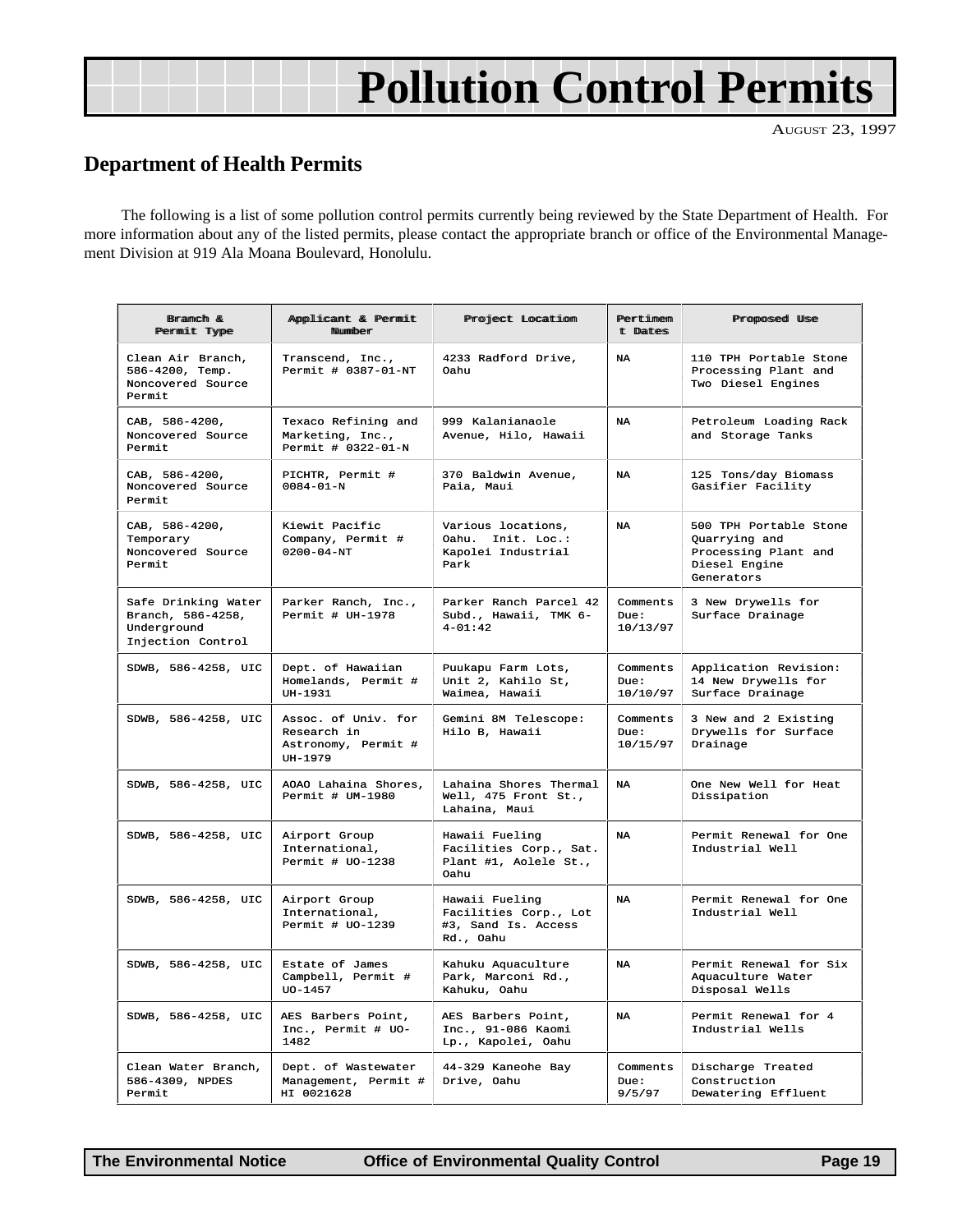# <span id="page-19-0"></span>**Federal Notices**

AUGUST 23, 1997

### **Draft EIS, Ala Kahakai, Trail By the Sea, National Trail Study Implementation**

The Environmental Protection Agency announced the receipt of a draft EIS (EIS No. 970296, Bureau of Land Management) entitled "Ala Kahakai, Trail By the Sea, National Trail Study Implementation, Hawai`i Island, Hawai`i County". Comments are due by October 7, 1997. For more information, please contact Meredith Kaplan at (415) 427-1483 (see, 62 F.R. 42781, August 8, 1997).

#### **Petitions to Revise Pesticide Tolerances**

The Environmental Protection Agency announces the initial filing of a petition (PP 6F4723) proposing the establishment of a tolerance residue for Hawai'i of 0.05 ppm on papayas for the fungicide CGA329351 ( $[(R)-2-[2,6-1]$ dimethylphenyl)-methoxyacetylamino]-propionic acid methyl ester). Comments, identified by the docket control number PF-744, must be received on or before August 25, 1997 (for more information, see, 62 F.R. 40075, July 25, 1997).

#### **Federal Facilities Hazardous Waste Compliance Docket**

The following Hawai'i based facilities are on EPA's CERCLA Federal Agency Hazardous Waste Compliance Docket: Kure Atoll; Makua Military Reservation; Palehua Solar Observatory AF Station; Waikakalaua Fuel Storage Annex; Schofield Barracks; Kaho'olawe Island; Johnston Atoll National Wildlife Refuge; Tripler Army Medical Center; Barbers Point Public Works; Camp H.M. Smith; Wahiawa Naval Computer & Telecommunications; Pearl Harbor Fleet Training Group; Pearl Harbor Sub Base; Shore Intermediate Maintenace Activity (Pearl Harbor); Howland Island National Wildlife Refuge (see, 62 F.R. 34779, June 27, 1997).

#### **Corrections to Native Graves Rules**

The Secretary of the Interior has issued corrections to the final regulations, effective January 3, 1996, which were published in the Federal Register of Monday, December 4, 1995, establishing definitions and procedures for lineal descendants, Indian tribes, Native Hawaiian organizations, museums, and Federal agencies to carry out the Native American Graves Protection and Repatriation Act of 1990. For more information, please contact Dr. Francis P. McManamon, Departmental Consulting Archeologist, Archeology and Ethnography Program, National Park Service, Mailstop 2275, 1859 C Street NW, Washington DC 20240, telephone (202) 343-4101, facsimile (202) 523-1547 (see, 62 F.R. 41292, August 1, 1997).